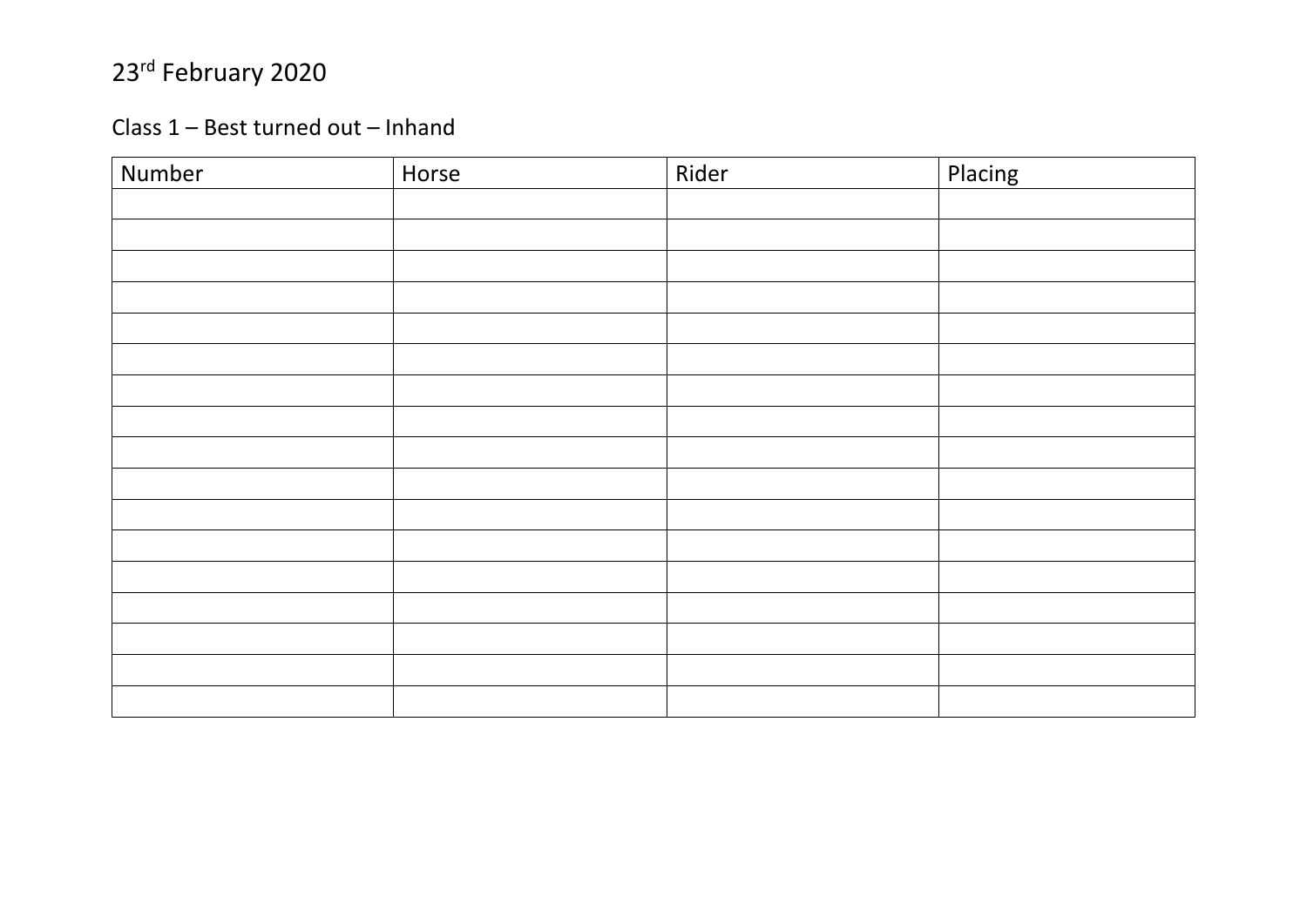#### Class 2 - Open Youngstock

| Number | Horse     | Rider         | Placing      |
|--------|-----------|---------------|--------------|
| 128    | Poppy Sky | Viki Unsworth | $\mathbf{1}$ |
|        |           |               |              |
|        |           |               |              |
|        |           |               |              |
|        |           |               |              |
|        |           |               |              |
|        |           |               |              |
|        |           |               |              |
|        |           |               |              |
|        |           |               |              |
|        |           |               |              |
|        |           |               |              |
|        |           |               |              |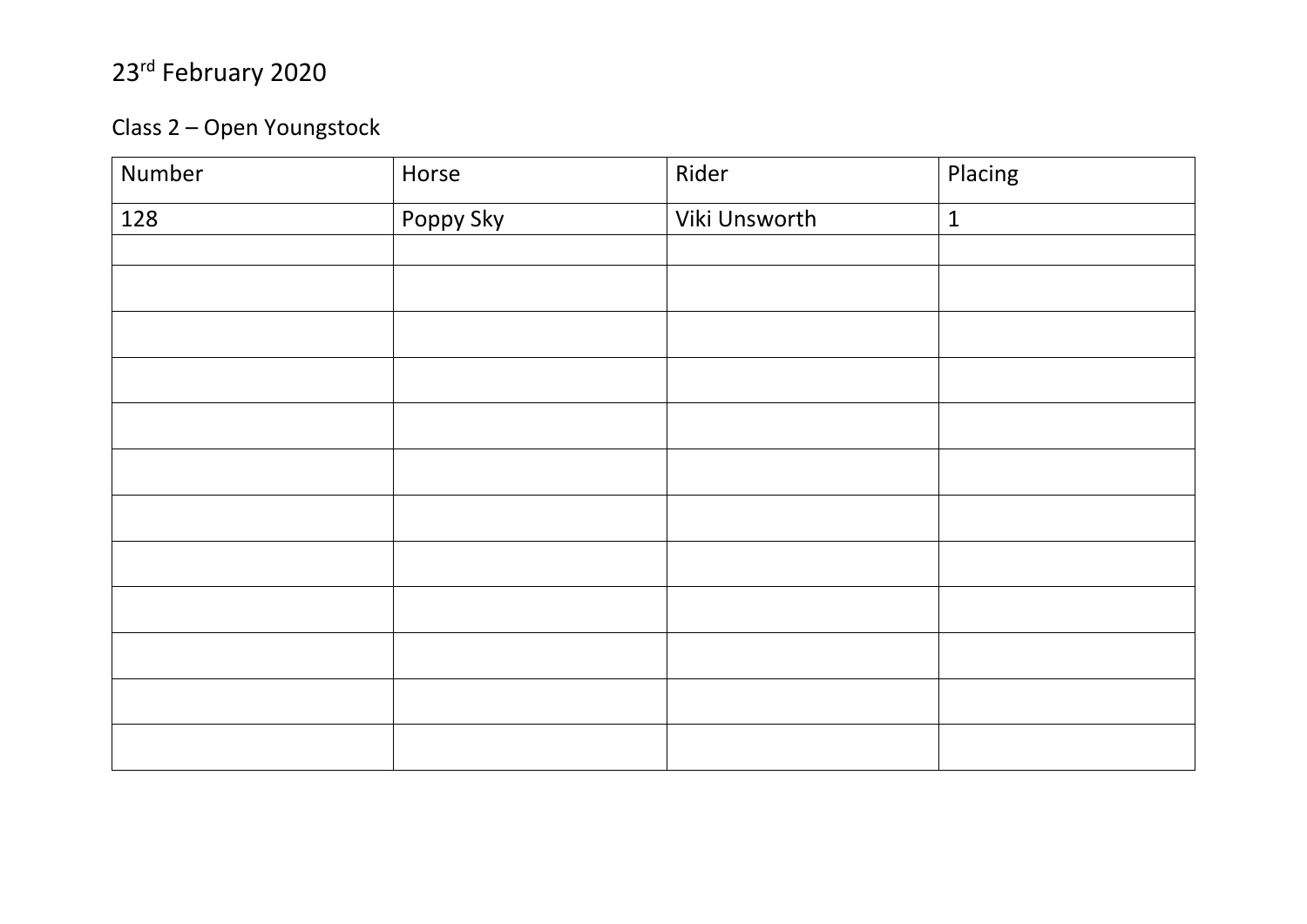#### Class 3 – Novice H & P

| Number | Horse            | Rider                 | Placing        |
|--------|------------------|-----------------------|----------------|
| 128    | Poppy Sky        | Viki Unsworth         | $\overline{3}$ |
| 131    | Rosebud          | <b>Tony Smith</b>     | $\mathbf{1}$   |
| 132    | Earnwell Jonquil | <b>Katie Donnelly</b> | $\overline{2}$ |
|        |                  |                       |                |
|        |                  |                       |                |
|        |                  |                       |                |
|        |                  |                       |                |
|        |                  |                       |                |
|        |                  |                       |                |
|        |                  |                       |                |
|        |                  |                       |                |
|        |                  |                       |                |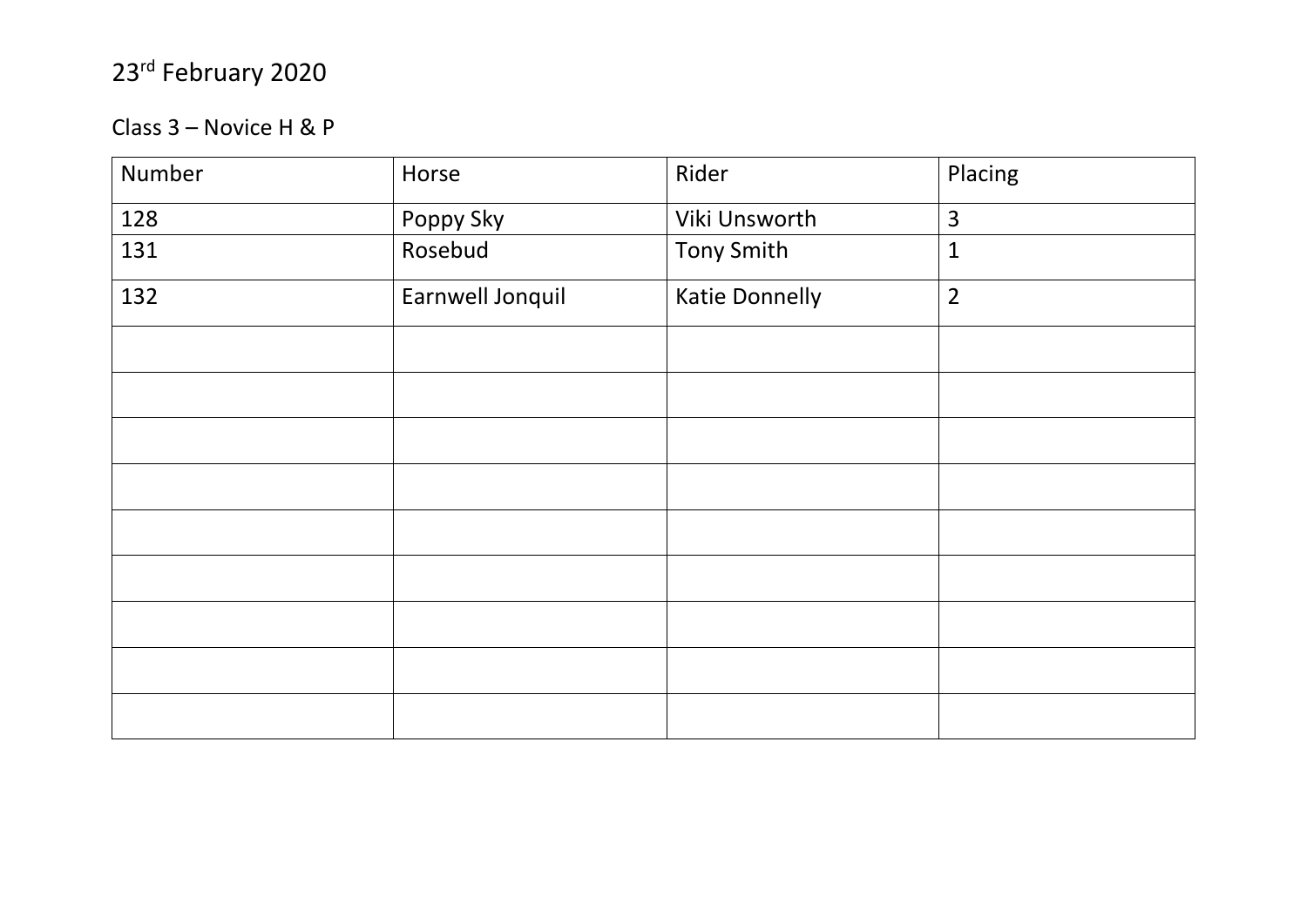#### Class 4 – Young Handler

| Number | Horse                | Rider        | Placing      |
|--------|----------------------|--------------|--------------|
| 136    | Tyrllawn Flash Harry | Freya Ambrey | $\mathbf{1}$ |
|        |                      |              |              |
|        |                      |              |              |
|        |                      |              |              |
|        |                      |              |              |
|        |                      |              |              |
|        |                      |              |              |
|        |                      |              |              |
|        |                      |              |              |
|        |                      |              |              |
|        |                      |              |              |
|        |                      |              |              |
|        |                      |              |              |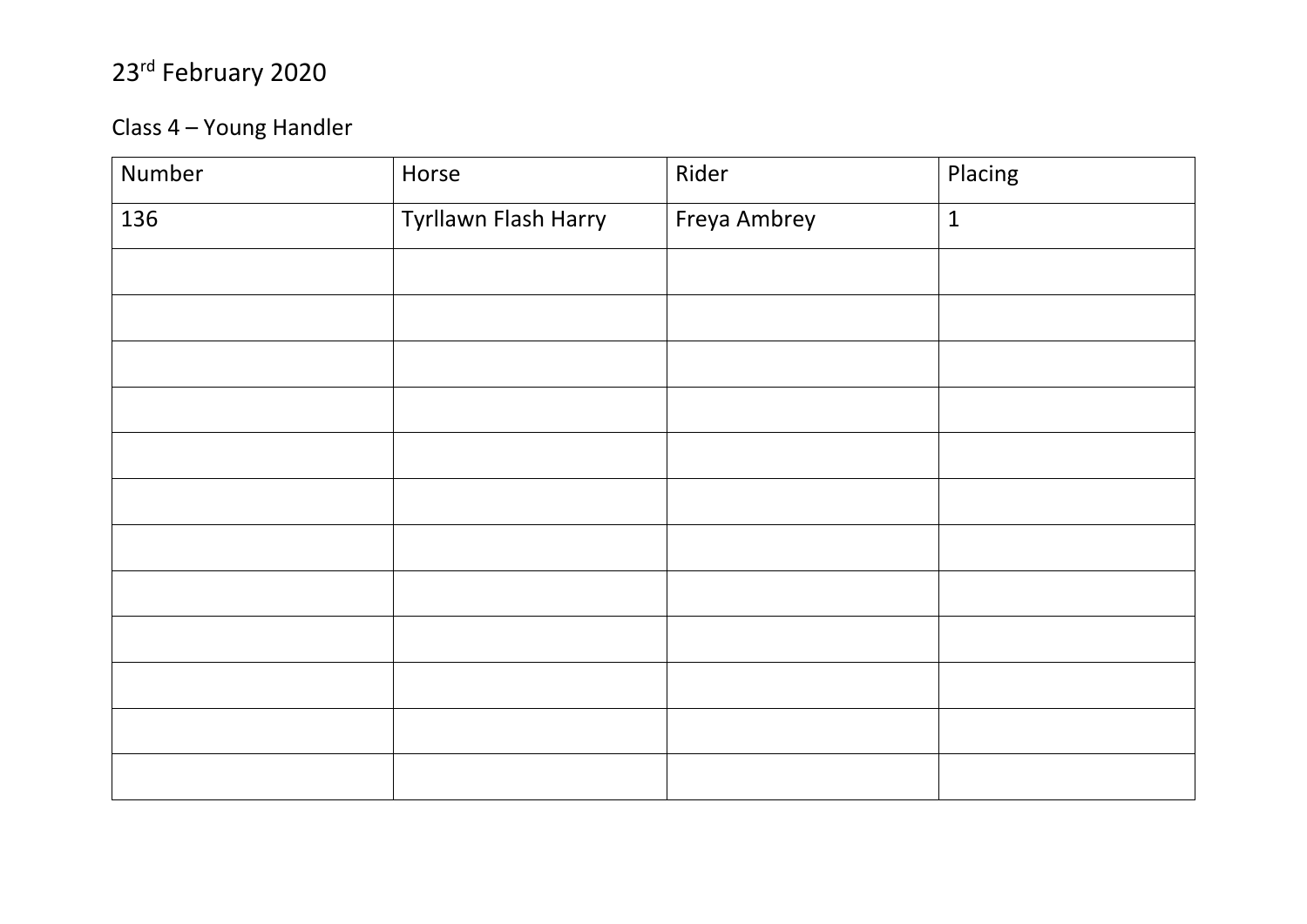#### Class 5 – Open Inhand

| Number | Horse            | Rider                 | Placing        |
|--------|------------------|-----------------------|----------------|
| 131    | Rosebud          | <b>Tony Smith</b>     | $\mathbf{1}$   |
| 132    | Earnwell Jonquil | <b>Katie Donnelly</b> | $\overline{2}$ |
| 141    | Prerry Dawn Rose | <b>Karen Potter</b>   | $\overline{3}$ |
|        |                  |                       |                |
|        |                  |                       |                |
|        |                  |                       |                |
|        |                  |                       |                |
|        |                  |                       |                |
|        |                  |                       |                |
|        |                  |                       |                |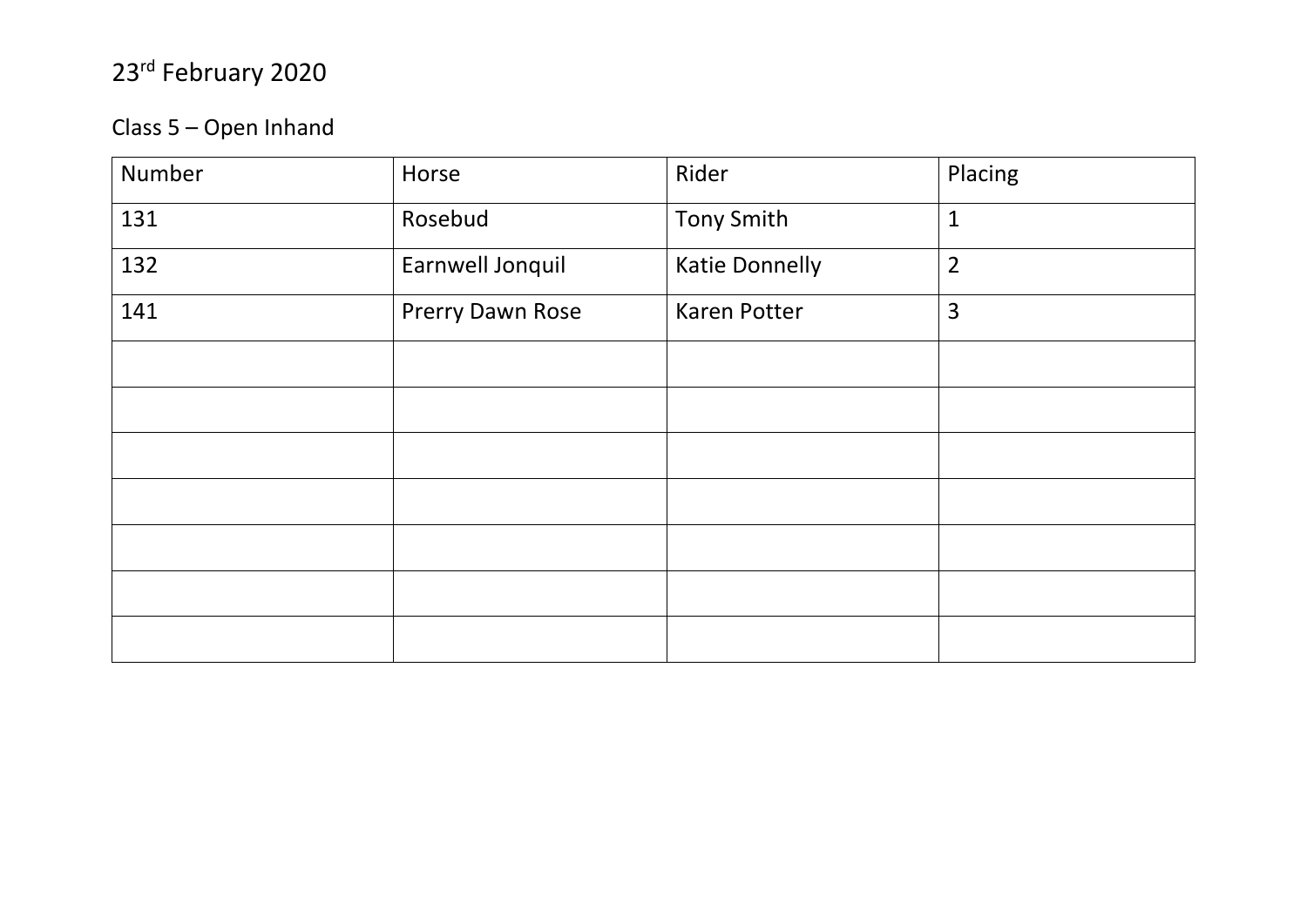#### Class 6 - Hunter Type

| Number | Horse            | Rider          | Placing      |
|--------|------------------|----------------|--------------|
| 142    | Glynwyn Invictus | Mhairi Fordyce | $\mathbf{1}$ |
|        |                  |                |              |
|        |                  |                |              |
|        |                  |                |              |
|        |                  |                |              |
|        |                  |                |              |
|        |                  |                |              |
|        |                  |                |              |
|        |                  |                |              |
|        |                  |                |              |
|        |                  |                |              |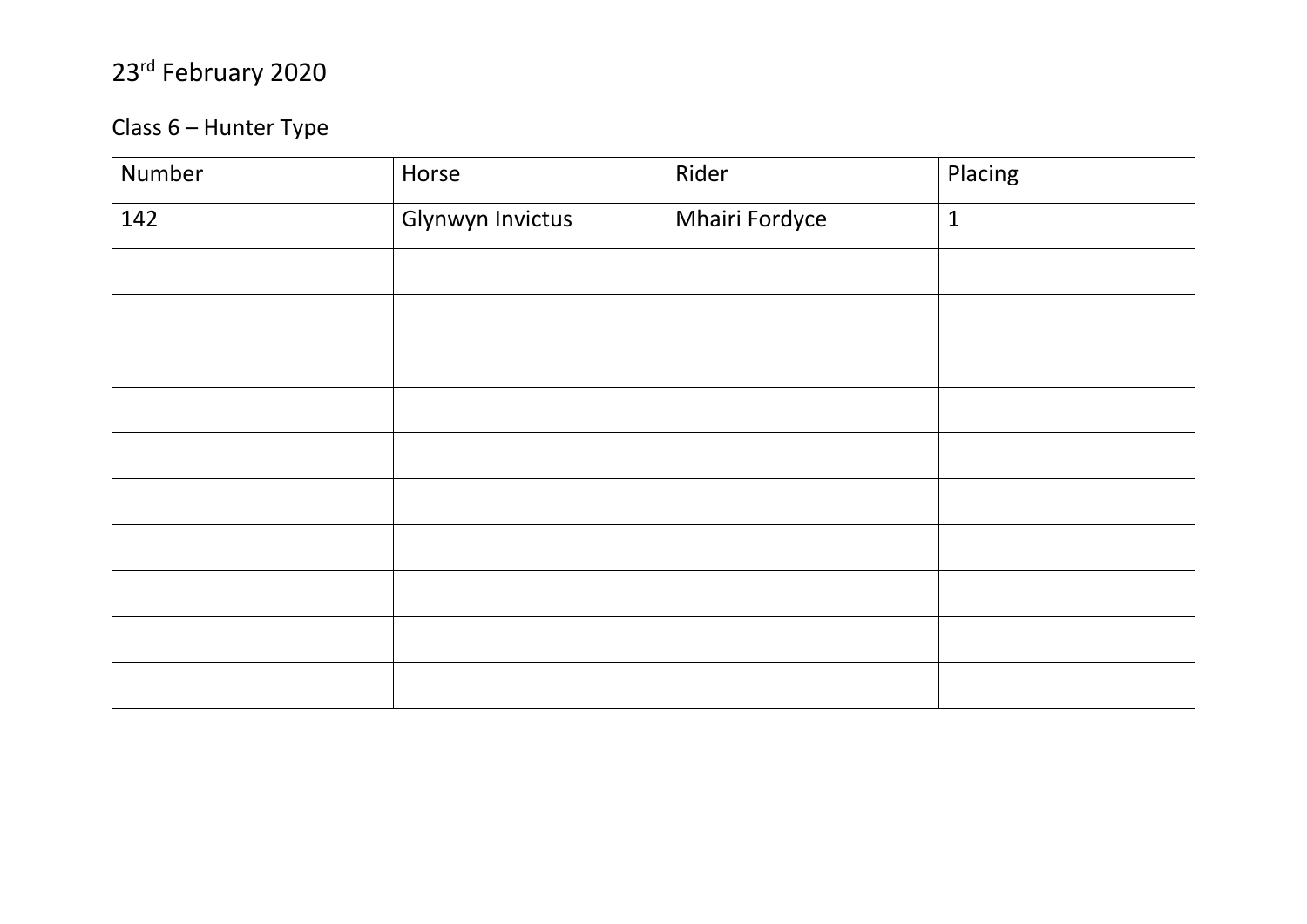#### Class 7 – Riding/Hack Type

| Number | Horse   | Rider             | Placing      |
|--------|---------|-------------------|--------------|
| 131    | Rosebud | <b>Tony Smith</b> | $\mathbf{1}$ |
|        |         |                   |              |
|        |         |                   |              |
|        |         |                   |              |
|        |         |                   |              |
|        |         |                   |              |
|        |         |                   |              |
|        |         |                   |              |
|        |         |                   |              |
|        |         |                   |              |
|        |         |                   |              |
|        |         |                   |              |
|        |         |                   |              |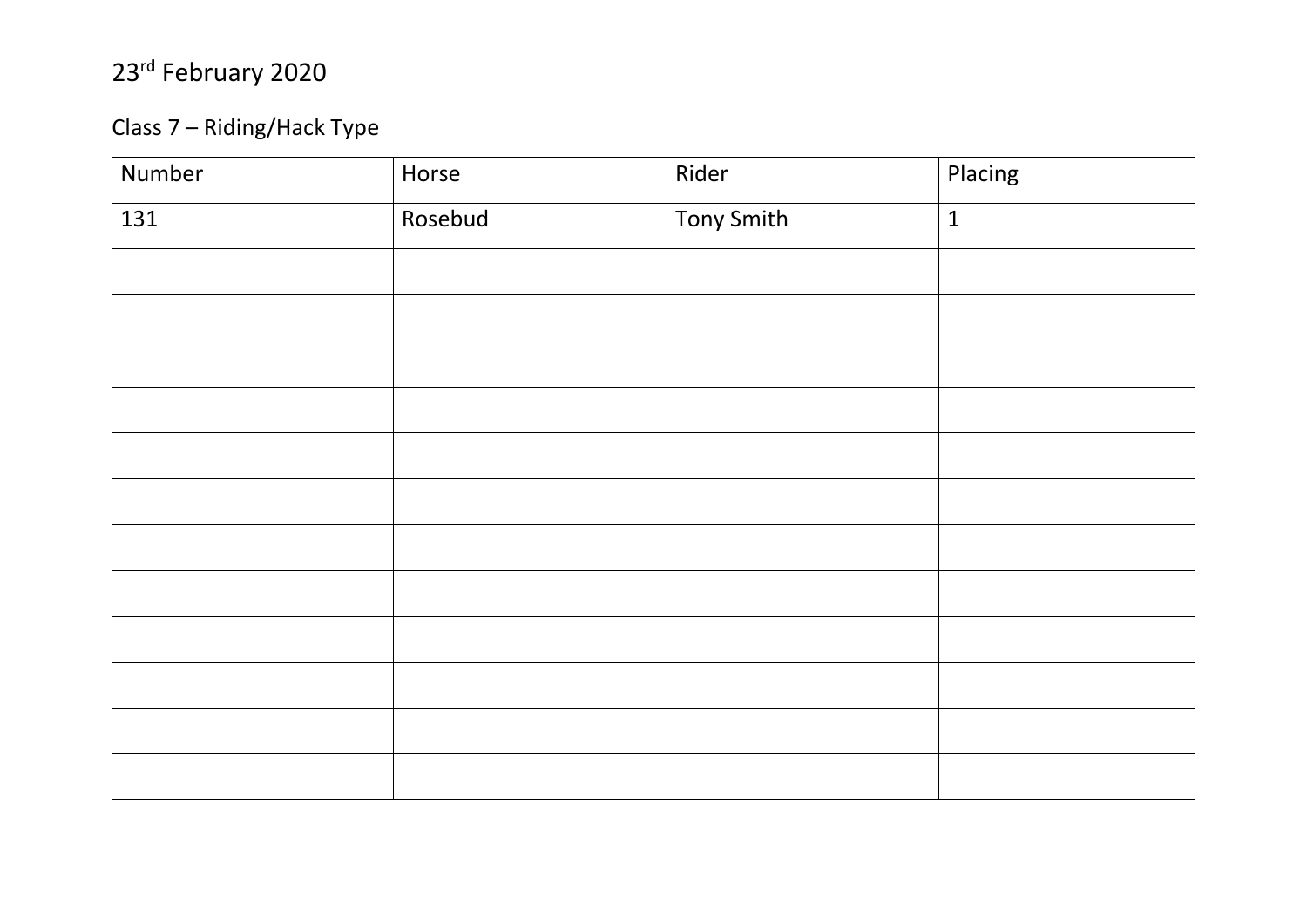#### Class 8 – Foreign Breeds

| Number | Horse            | Rider               | Placing      |
|--------|------------------|---------------------|--------------|
| 141    | Prerry Dawn Rose | <b>Karen Potter</b> | $\mathbf{1}$ |
|        |                  |                     |              |
|        |                  |                     |              |
|        |                  |                     |              |
|        |                  |                     |              |
|        |                  |                     |              |
|        |                  |                     |              |
|        |                  |                     |              |
|        |                  |                     |              |
|        |                  |                     |              |
|        |                  |                     |              |
|        |                  |                     |              |
|        |                  |                     |              |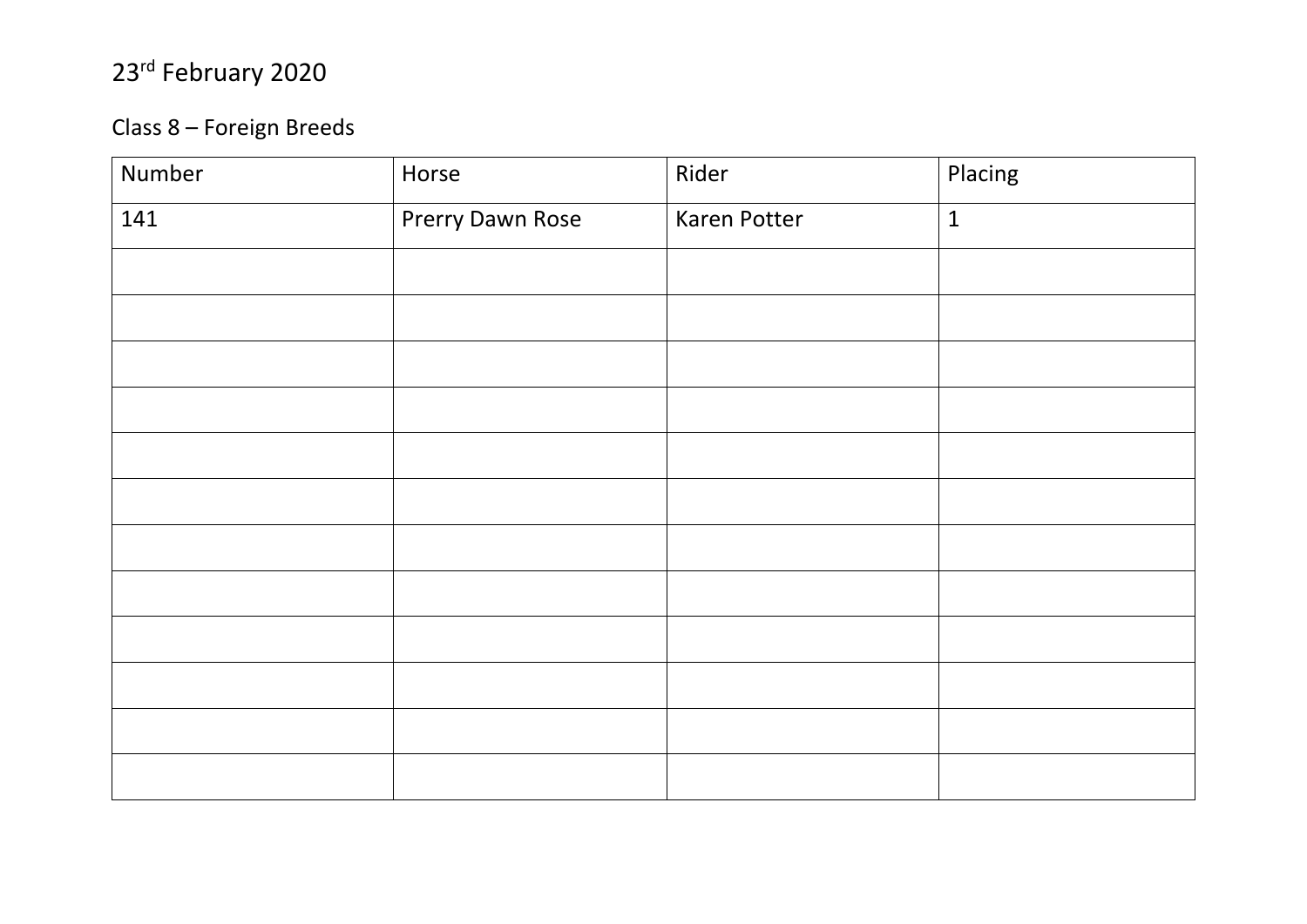#### Class 9 – Mountain and Moorland

| Number | Horse            | Rider                  | Placing        |
|--------|------------------|------------------------|----------------|
| 132    | Earnwell Jonquil | <b>Katie Donnelly</b>  | $\overline{2}$ |
| 152    | Oakfield Reverie | <b>Harriet Broster</b> | $\overline{3}$ |
| 154    | Park born Picaso | <b>Tiffany Smith</b>   | $\mathbf{1}$   |
|        |                  |                        |                |
|        |                  |                        |                |
|        |                  |                        |                |
|        |                  |                        |                |
|        |                  |                        |                |
|        |                  |                        |                |
|        |                  |                        |                |
|        |                  |                        |                |
|        |                  |                        |                |
|        |                  |                        |                |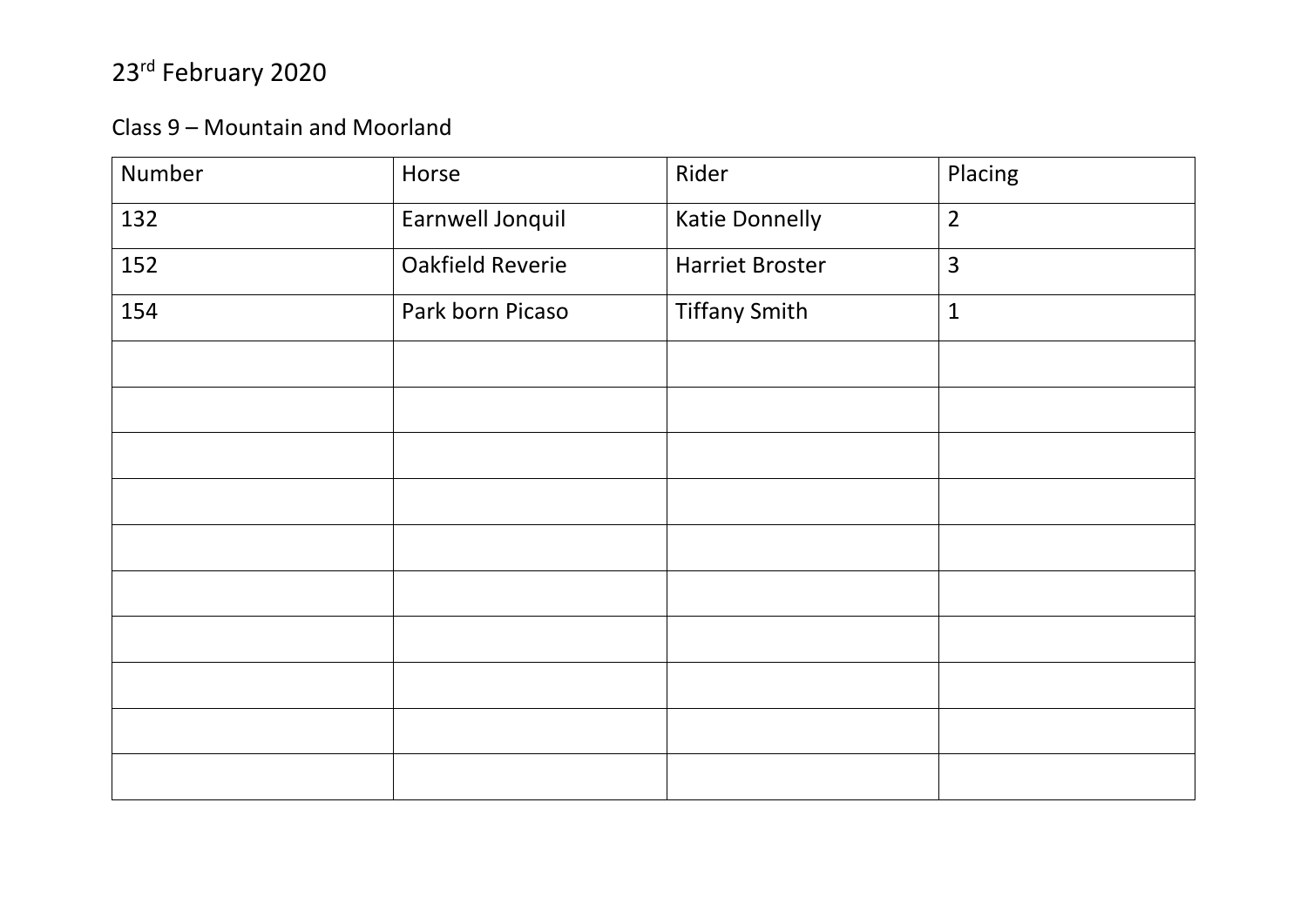Class 10 – Welsh A, B,C,D

| Number | Horse                        | Rider                 | Placing        |
|--------|------------------------------|-----------------------|----------------|
| 134    | <b>Powysvalley Telynores</b> | <b>Chloe Grimward</b> | $\overline{2}$ |
| 144    | Menai Vivaldi                | <b>Mhairi Fordyce</b> | $\mathbf{1}$   |
| 136    | Tyrllawn Flash Harry         | Freya Ambrey          | 3              |
|        |                              |                       |                |
|        |                              |                       |                |
|        |                              |                       |                |
|        |                              |                       |                |
|        |                              |                       |                |
|        |                              |                       |                |
|        |                              |                       |                |
|        |                              |                       |                |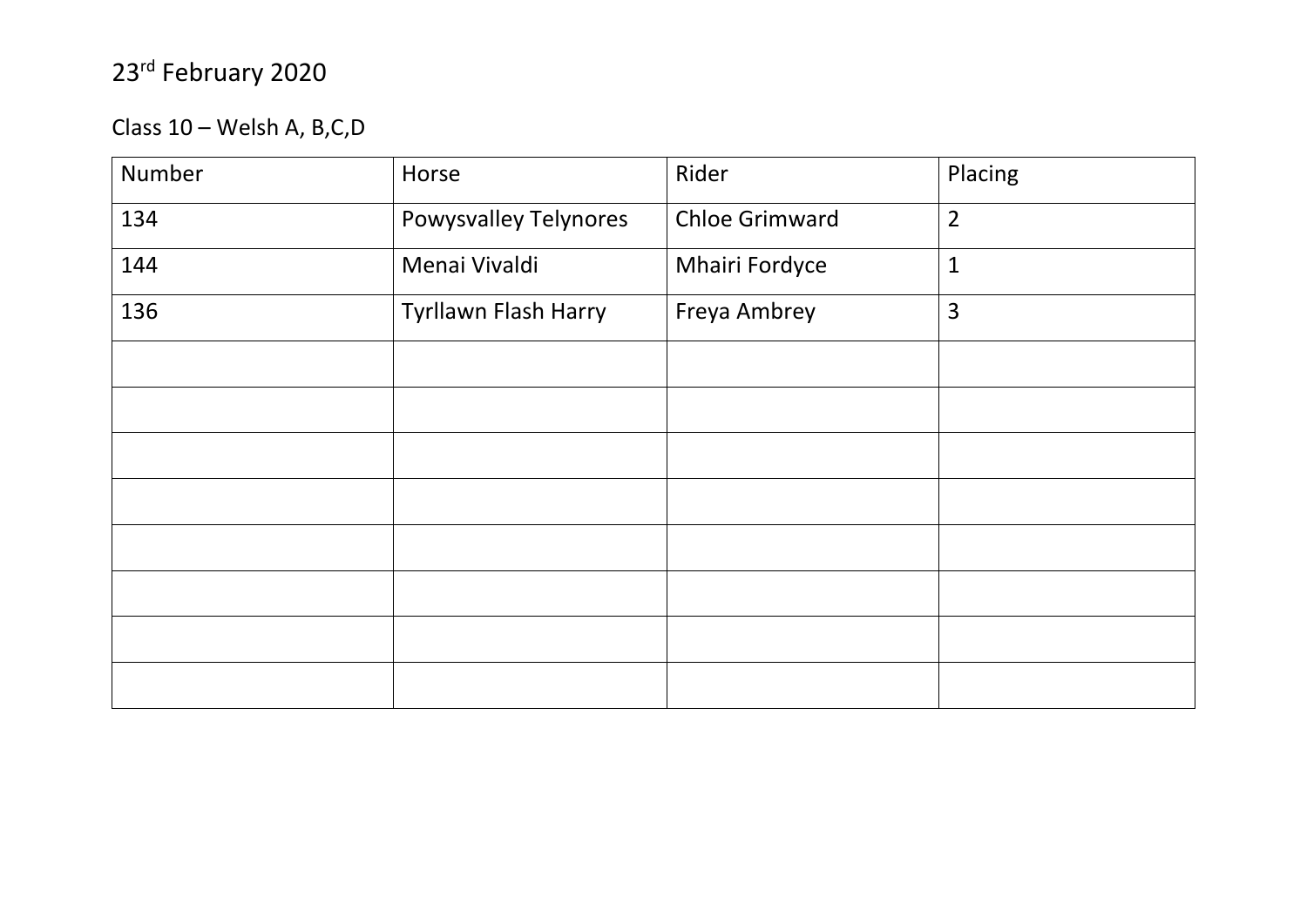#### Class 11 – Heavy Horses and Cobs

| Number | Horse     | Rider                  | Placing        |  |
|--------|-----------|------------------------|----------------|--|
| 128    | Poppy Sky | Viki Unsworth          | $\mathbf{1}$   |  |
| 153    | Luke      | <b>Becky Wilkinson</b> | $\overline{2}$ |  |
|        |           |                        |                |  |
|        |           |                        |                |  |
|        |           |                        |                |  |
|        |           |                        |                |  |
|        |           |                        |                |  |
|        |           |                        |                |  |
|        |           |                        |                |  |
|        |           |                        |                |  |
|        |           |                        |                |  |
|        |           |                        |                |  |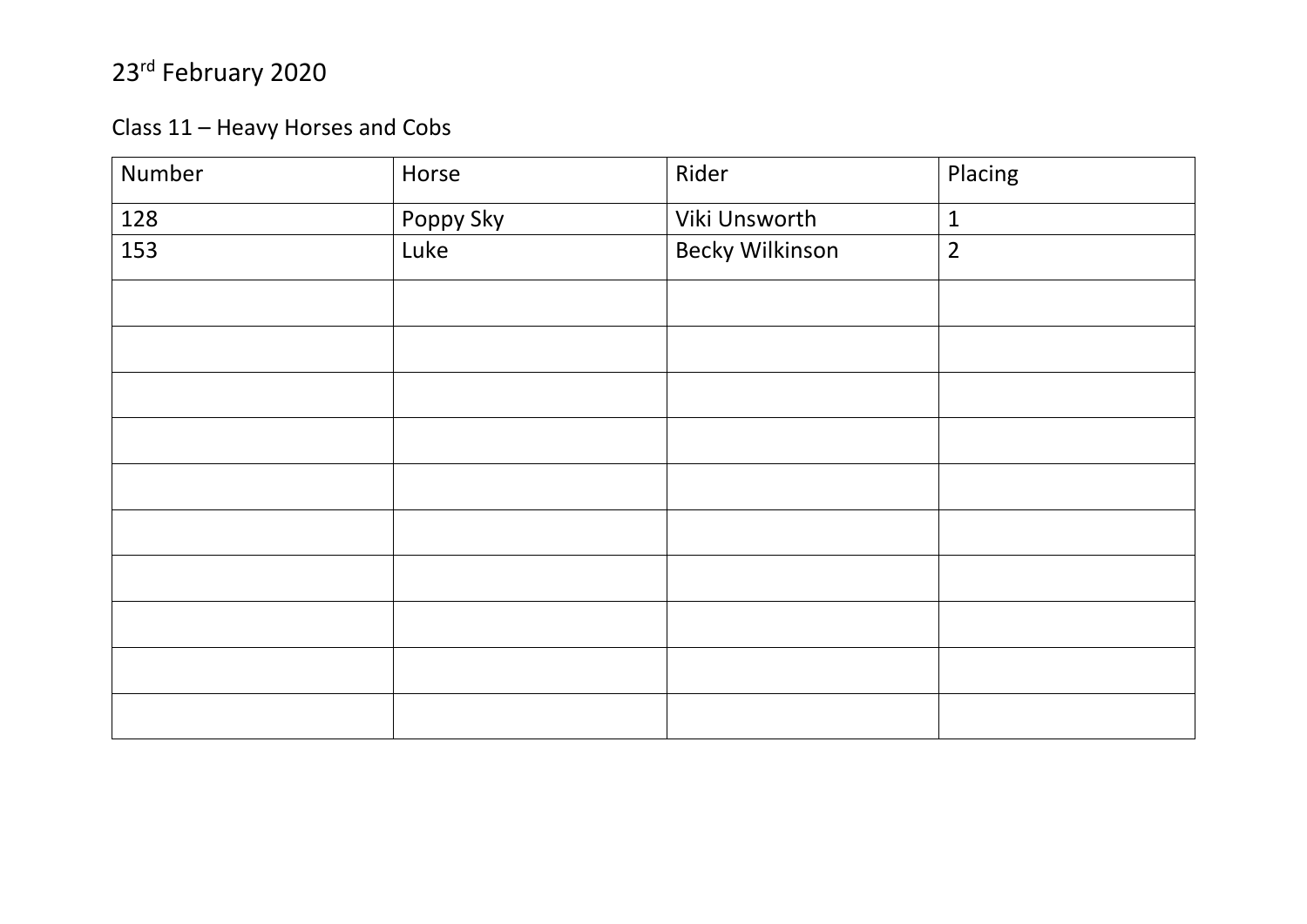#### Class 12 – Part Breeds

| Number | Horse | Rider | Paid |
|--------|-------|-------|------|
|        |       |       |      |
|        |       |       |      |
|        |       |       |      |
|        |       |       |      |
|        |       |       |      |
|        |       |       |      |
|        |       |       |      |
|        |       |       |      |
|        |       |       |      |
|        |       |       |      |
|        |       |       |      |
|        |       |       |      |
|        |       |       |      |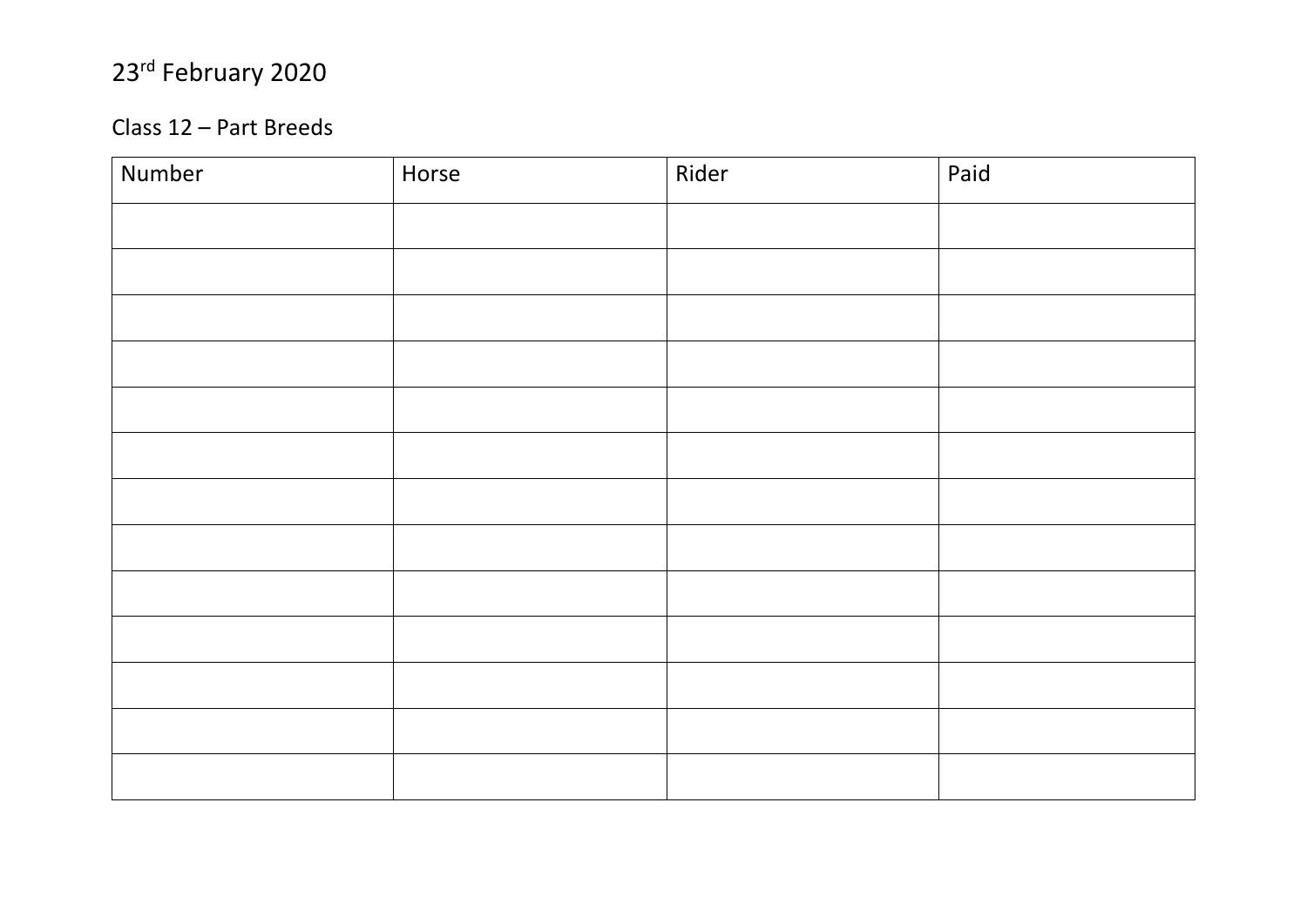#### Class 13 - Coloured / spotted/ palomino/ dun

| Number | Horse     | Rider          | Placing        |
|--------|-----------|----------------|----------------|
| 128    | Poppy Sky | Viki Unsworth  | $\overline{2}$ |
| 148    | The Wolf  | Mhairi Fordyce | $\mathbf 1$    |
|        |           |                |                |
|        |           |                |                |
|        |           |                |                |
|        |           |                |                |
|        |           |                |                |
|        |           |                |                |
|        |           |                |                |
|        |           |                |                |
|        |           |                |                |
|        |           |                |                |
|        |           |                |                |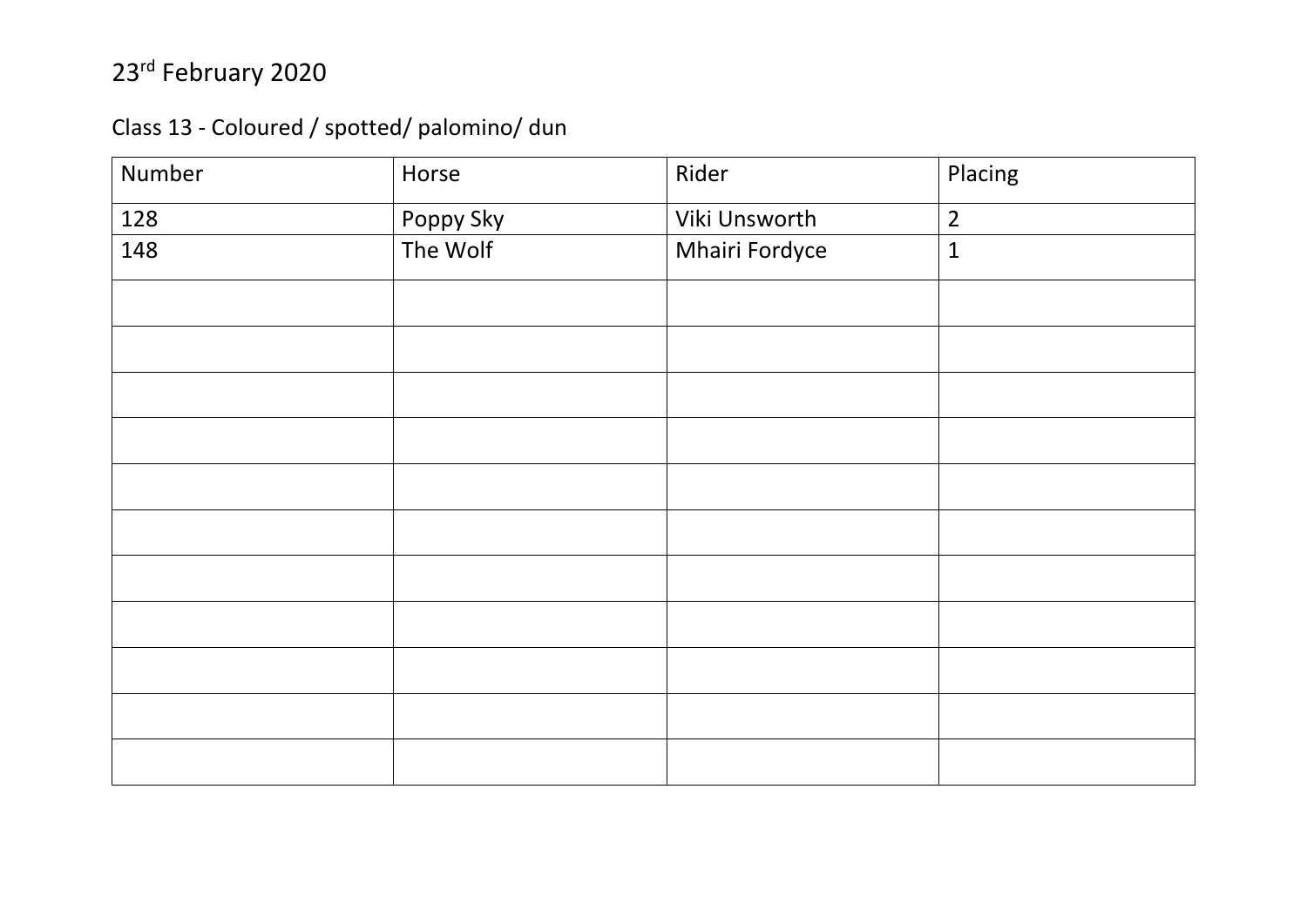#### Class 14 – Ex Race Horse

| Number | Horse | Rider | Paid |
|--------|-------|-------|------|
|        |       |       |      |
|        |       |       |      |
|        |       |       |      |
|        |       |       |      |
|        |       |       |      |
|        |       |       |      |
|        |       |       |      |
|        |       |       |      |
|        |       |       |      |
|        |       |       |      |
|        |       |       |      |
|        |       |       |      |
|        |       |       |      |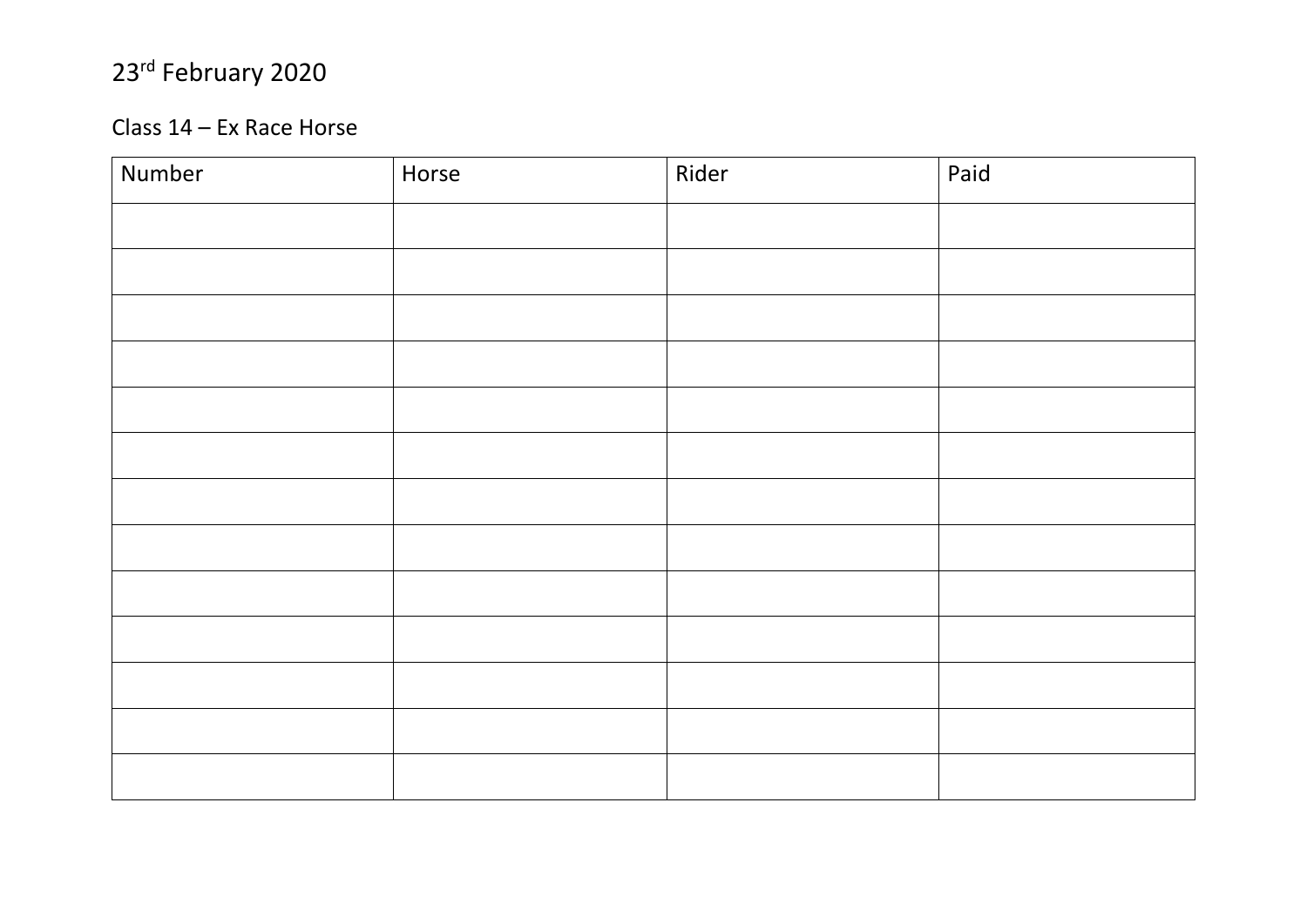Class 15 - Veteran (15 years and over)

| Number | Horse                 | Rider                 | Placing      |
|--------|-----------------------|-----------------------|--------------|
| 134    | Powysvalley Telynores | <b>Chloe Grimward</b> | $\mathbf{1}$ |
|        |                       |                       |              |
|        |                       |                       |              |
|        |                       |                       |              |
|        |                       |                       |              |
|        |                       |                       |              |
|        |                       |                       |              |
|        |                       |                       |              |
|        |                       |                       |              |
|        |                       |                       |              |
|        |                       |                       |              |
|        |                       |                       |              |
|        |                       |                       |              |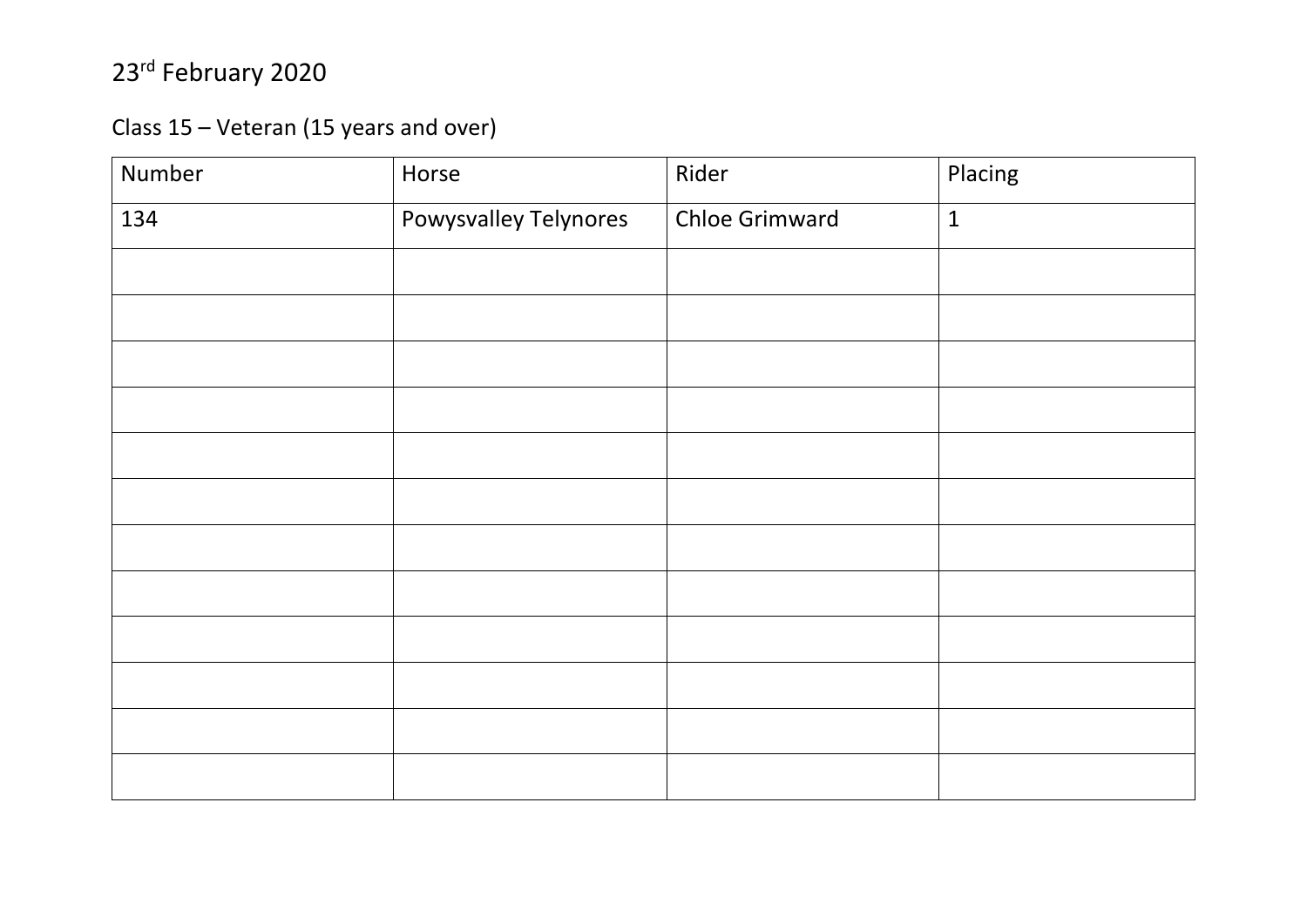#### 16- Championship: Classes 1-15 (all 1<sup>st</sup> and 2<sup>nd</sup> Placings)

| <b>Number</b> | Horse                        | Rider                 | Paid           |
|---------------|------------------------------|-----------------------|----------------|
| 134           | <b>Powysvalley Telynores</b> | <b>Chloe Grimward</b> |                |
| 128           | Poppy Sky                    | Viki Unsworth         |                |
| 148           | The Wolf                     | <b>Mhairi Fordyce</b> |                |
| 134           | <b>Powysvalley Telynores</b> | <b>Chloe Grimward</b> |                |
| 144           | Menai Vivaldi                | <b>Mhairi Fordyce</b> |                |
| 141           | Prerry Dawn Rose             | <b>Karen Potter</b>   |                |
| 131           | Rosebud                      | <b>Tony Smith</b>     | $\mathbf{1}$   |
| 132           | Earnwell Jonquil             | <b>Katie Donnelly</b> |                |
| 136           | <b>Tyrllawn Flash Harry</b>  | Freya Ambrey          |                |
| 154           | Park born Picaso             | <b>Tiffany Smith</b>  | $\overline{2}$ |
|               |                              |                       |                |
|               |                              |                       |                |
|               |                              |                       |                |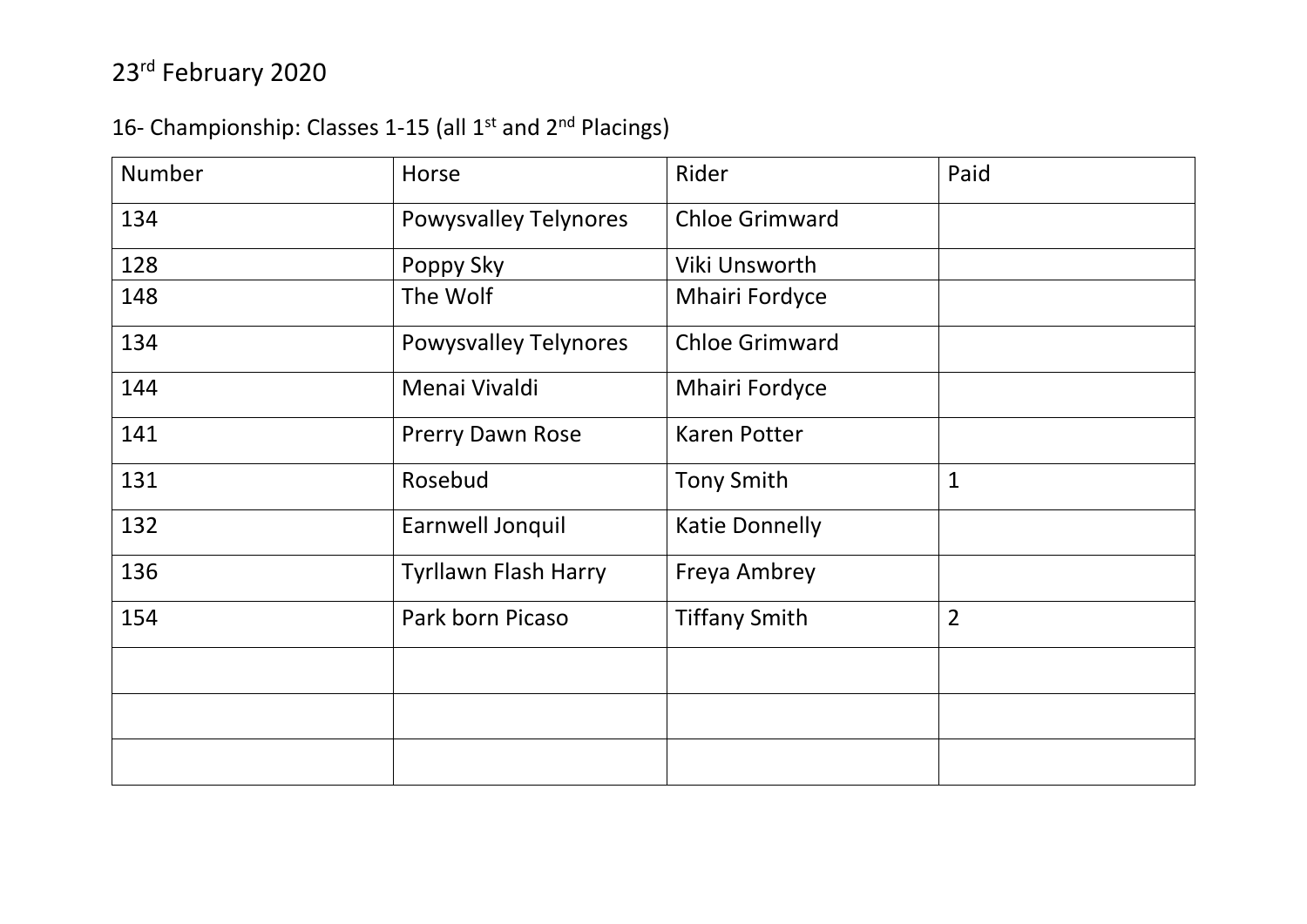#### Class 17- Best Turned Out - Ridden

| Number | Horse               | Rider                 | Placing        |
|--------|---------------------|-----------------------|----------------|
| 155    | <b>Reylem Ellie</b> | Aimee Bowldwin        | $\overline{2}$ |
| 161    | Park born Picaso    | <b>Mason Meredith</b> | $\mathbf{1}$   |
|        |                     |                       |                |
|        |                     |                       |                |
|        |                     |                       |                |
|        |                     |                       |                |
|        |                     |                       |                |
|        |                     |                       |                |
|        |                     |                       |                |
|        |                     |                       |                |
|        |                     |                       |                |
|        |                     |                       |                |
|        |                     |                       |                |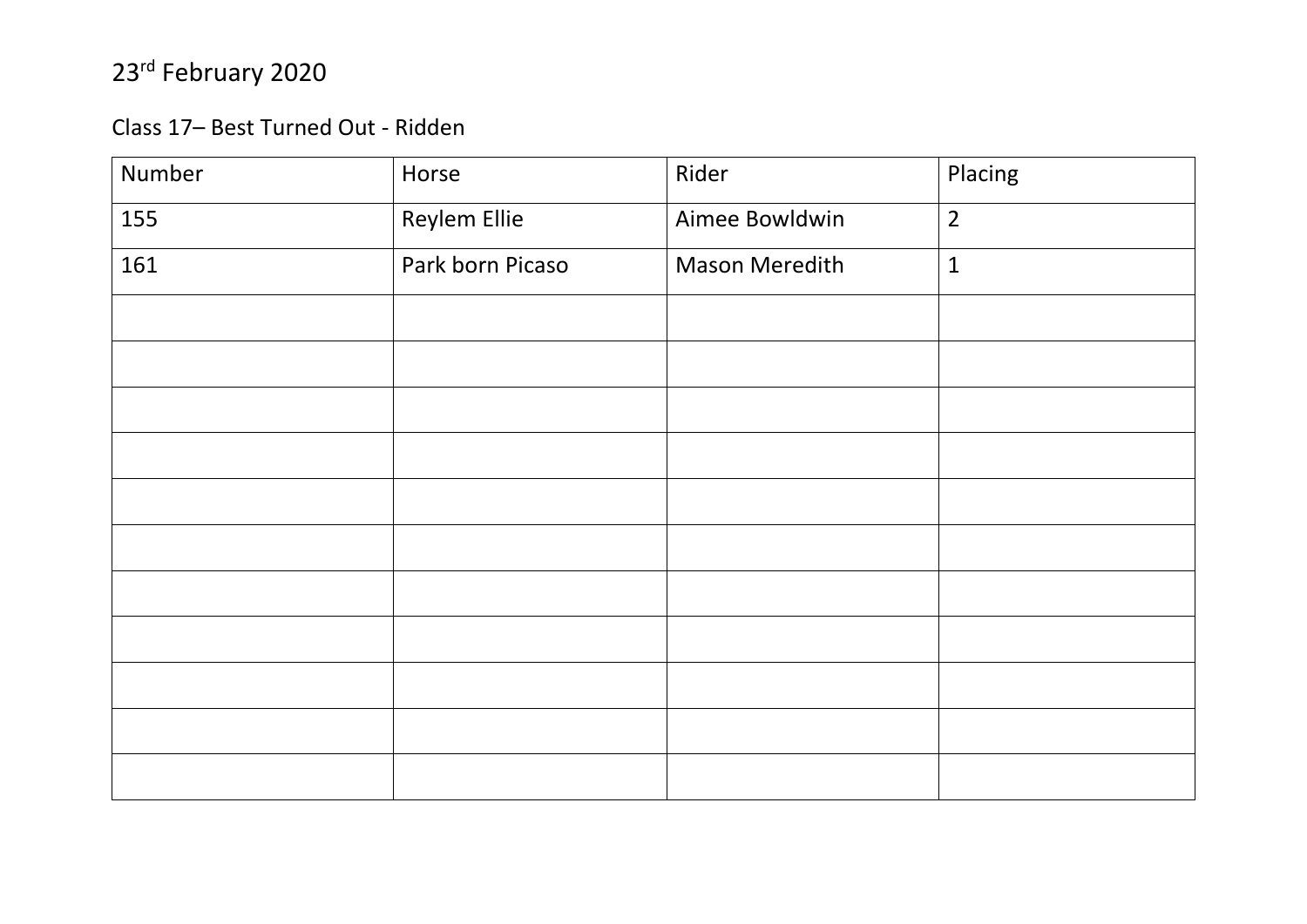#### Class 18 – Lead Rein / First Ridden

| Number | Horse                            | Rider                    | Placing        |
|--------|----------------------------------|--------------------------|----------------|
| 142    | Glynwyn Invictus                 | <b>Henry Belton</b>      | Lead Rein - 2  |
| 154    | Park born Picaso                 | Daisy Ella               | Lead Rein - 1  |
| 155    | <b>Reylem Ellie</b>              | Aimee Bowldwin           | Lead Rein - 3  |
| 156    | <b>Hazehill Prince</b>           | <b>Rosie Swallow</b>     | $\overline{3}$ |
| 157    | <b>Trefriw Ambrose</b>           | <b>Fluer Such</b>        | $\overline{2}$ |
| 163    | <b>Shilstone Rocks firestone</b> | <b>Maddison Sherlock</b> | $\mathbf{1}$   |
|        |                                  |                          |                |
|        |                                  |                          |                |
|        |                                  |                          |                |
|        |                                  |                          |                |
|        |                                  |                          |                |
|        |                                  |                          |                |
|        |                                  |                          |                |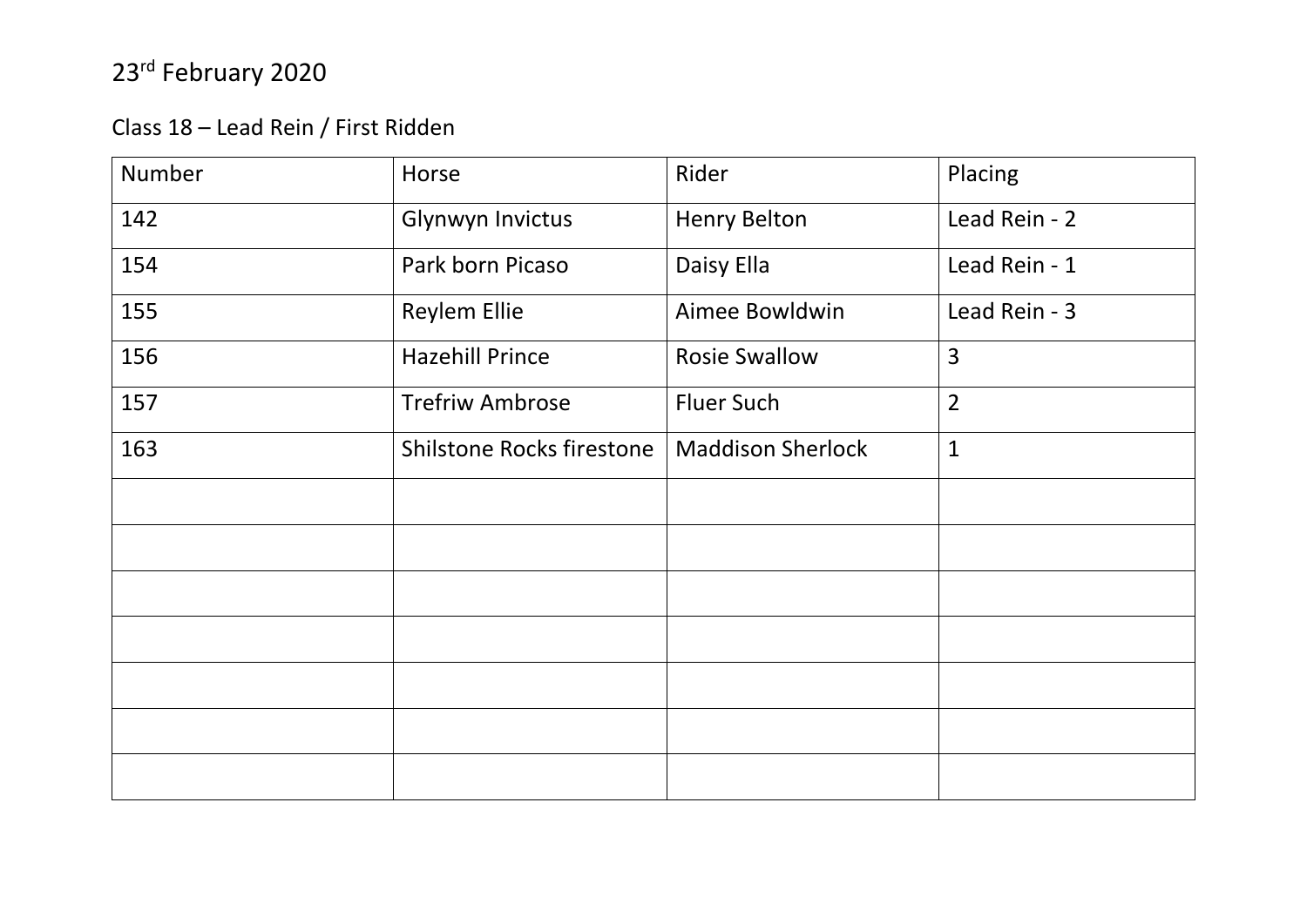#### Class 19-Equitation

| Number | Horse                     | Rider                    | Placing      |
|--------|---------------------------|--------------------------|--------------|
| 163    | Shilstone Rocks firestone | <b>Maddison Sherlock</b> | $\mathbf{1}$ |
|        |                           |                          |              |
|        |                           |                          |              |
|        |                           |                          |              |
|        |                           |                          |              |
|        |                           |                          |              |
|        |                           |                          |              |
|        |                           |                          |              |
|        |                           |                          |              |
|        |                           |                          |              |
|        |                           |                          |              |
|        |                           |                          |              |
|        |                           |                          |              |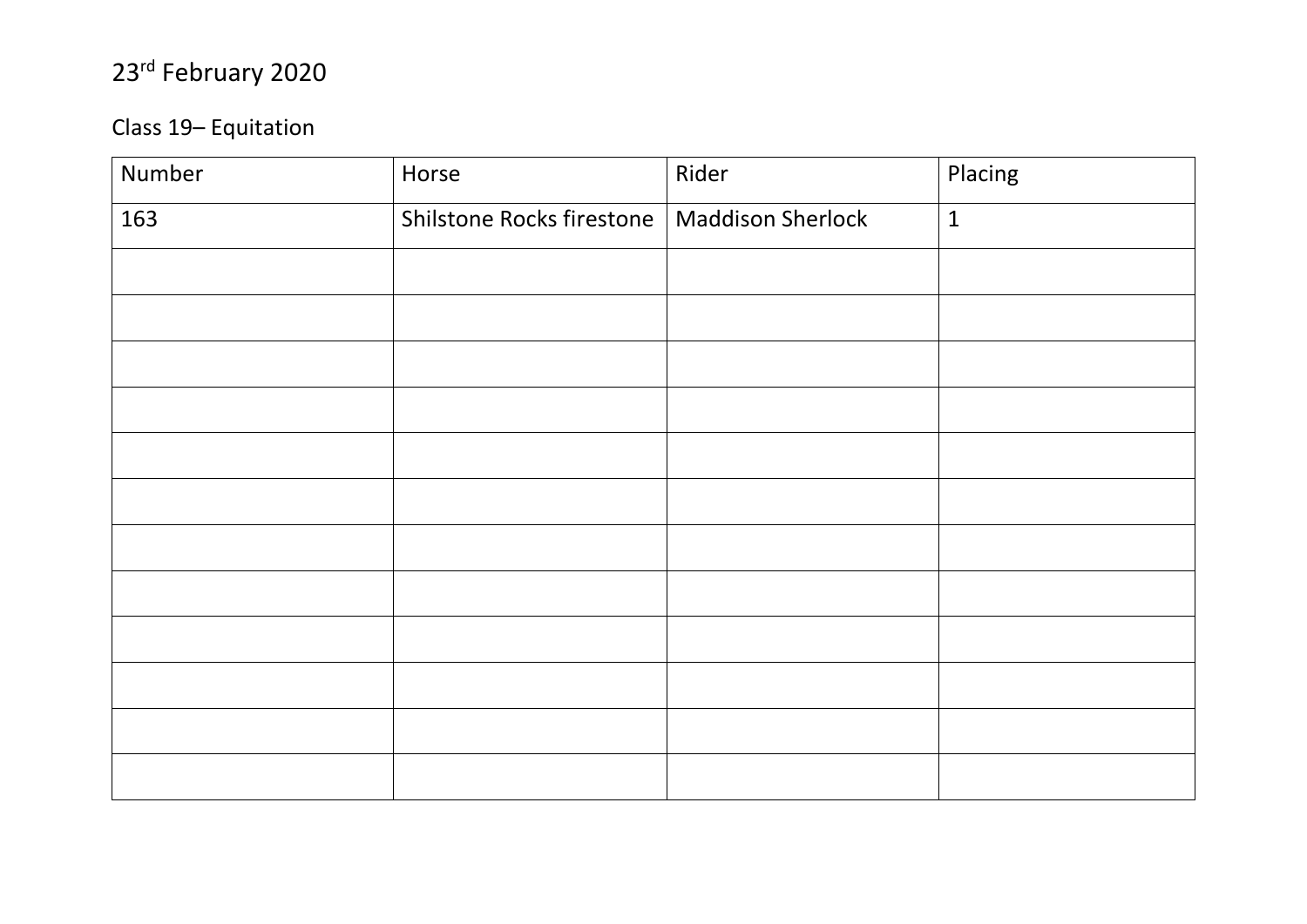Class 20- Novice Horse and Pony Ridden

| Number | Horse                   | Rider                | Placing        |
|--------|-------------------------|----------------------|----------------|
| 162    | Ribbesford Prince Harry | Mia Brown            | $\mathbf{1}$   |
| 165    | Beara Ocean             | <b>Claire Roston</b> | $\overline{3}$ |
| 166    | <b>Bella</b>            | <b>Toby Lawton</b>   | $\overline{4}$ |
| 169    | <b>Galway Gangstar</b>  | Carolyn Banner       | $\overline{2}$ |
|        |                         |                      |                |
|        |                         |                      |                |
|        |                         |                      |                |
|        |                         |                      |                |
|        |                         |                      |                |
|        |                         |                      |                |
|        |                         |                      |                |
|        |                         |                      |                |
|        |                         |                      |                |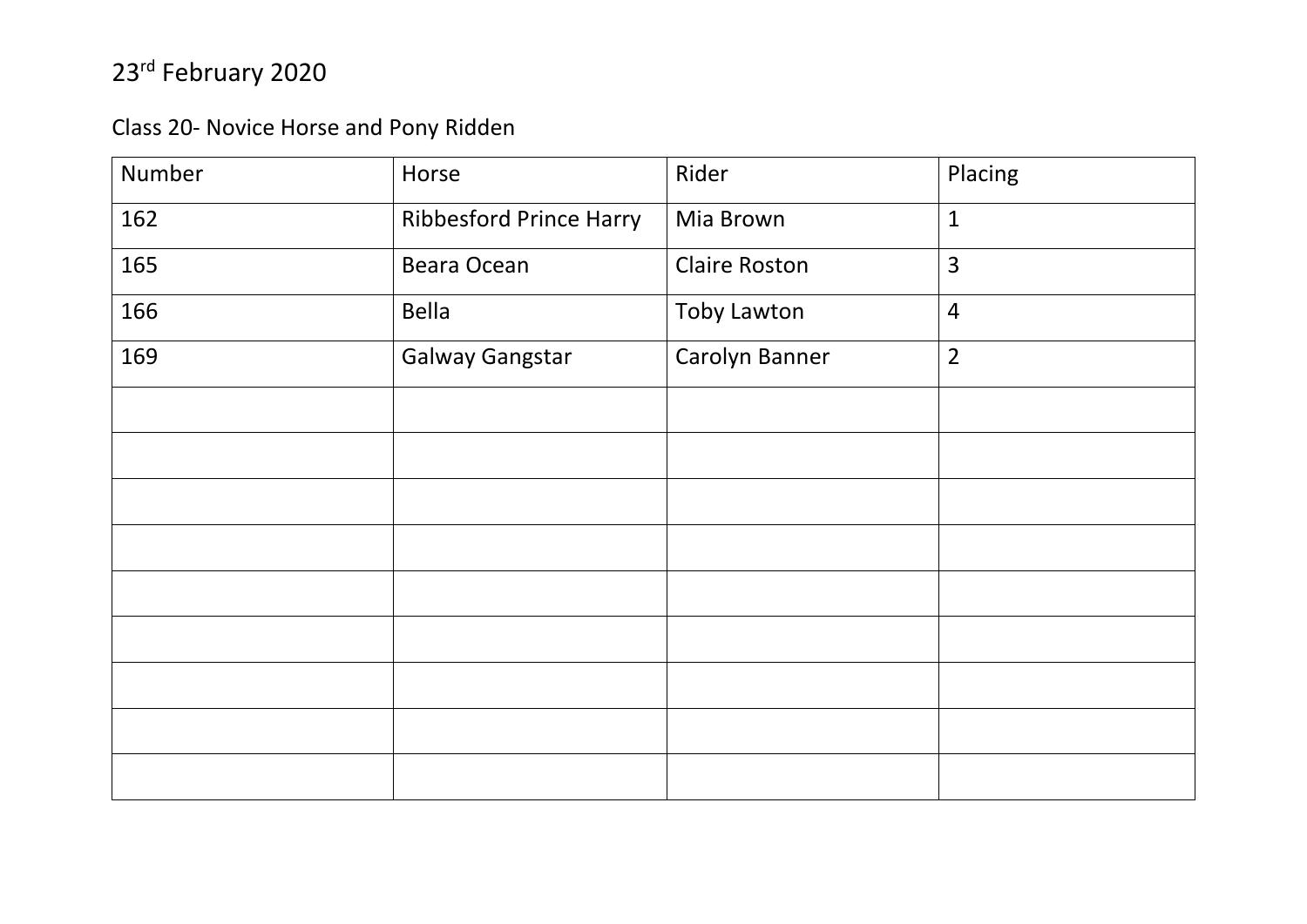#### Class 21- Open Ridden

| Number | Horse                     | Rider      | Placing        |
|--------|---------------------------|------------|----------------|
| 158    | <b>Trefriw Ambrose</b>    | Lily Such  | $\overline{2}$ |
| 159    | <b>Ballybane Coppelia</b> | Daisy Such | $\overline{3}$ |
| 160    | Rathmoy Jump for Joy      | Ellie salt | $\mathbf{1}$   |
|        |                           |            |                |
|        |                           |            |                |
|        |                           |            |                |
|        |                           |            |                |
|        |                           |            |                |
|        |                           |            |                |
|        |                           |            |                |
|        |                           |            |                |
|        |                           |            |                |
|        |                           |            |                |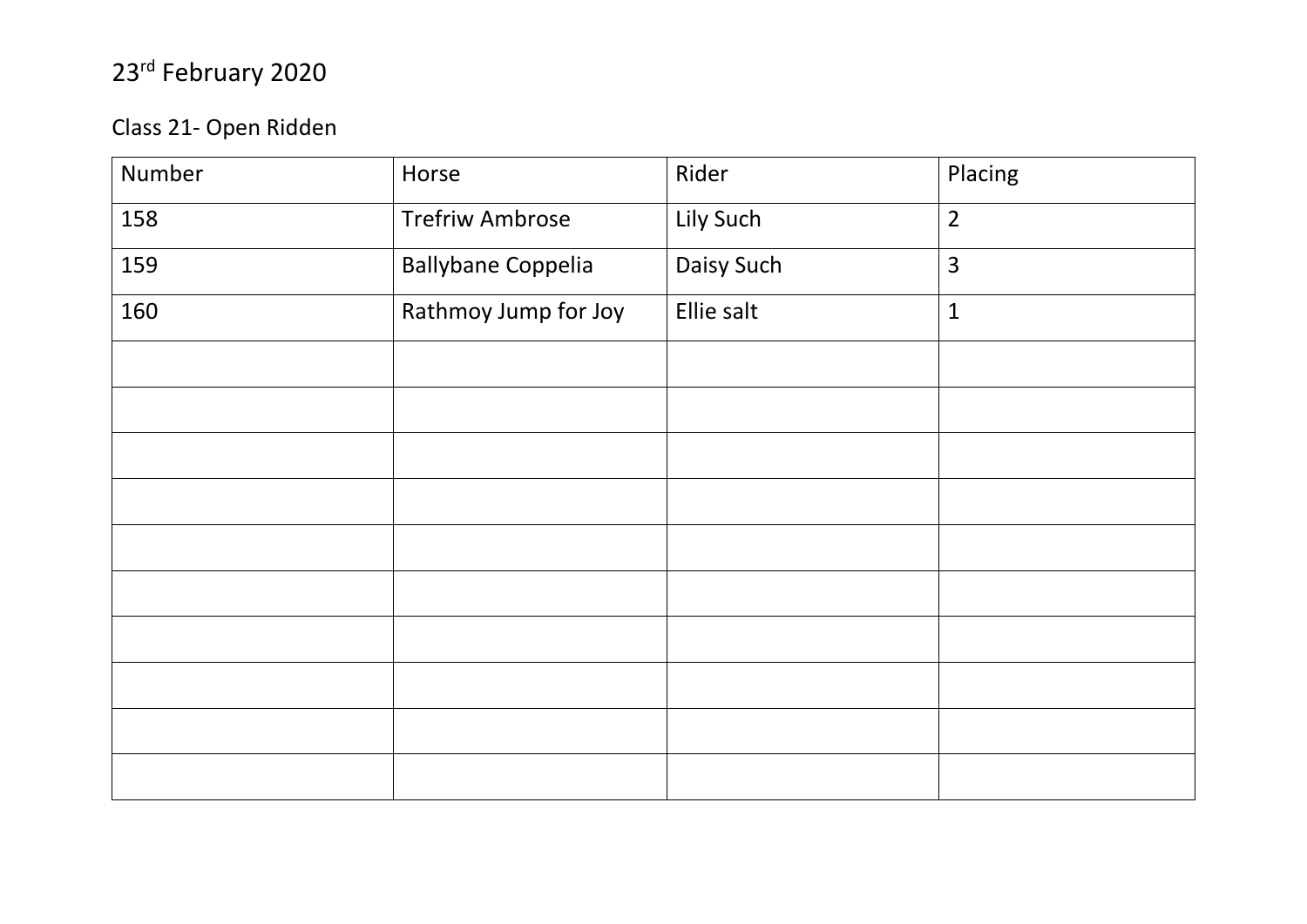#### Class 22- Hunter Type

| Number | Horse                          | Rider                | Placing |
|--------|--------------------------------|----------------------|---------|
| 160    | Rathmoy Jump for Joy           | Ellie salt           |         |
| 165    | Beara Ocean                    | <b>Claire Roston</b> |         |
| 169    | <b>Galway Gangstar</b>         | Carolyn Banner       |         |
| 162    | <b>Ribbesford Prince Harry</b> | Mia Brown            |         |
|        |                                |                      |         |
|        |                                |                      |         |
|        |                                |                      |         |
|        |                                |                      |         |
|        |                                |                      |         |
|        |                                |                      |         |
|        |                                |                      |         |
|        |                                |                      |         |
|        |                                |                      |         |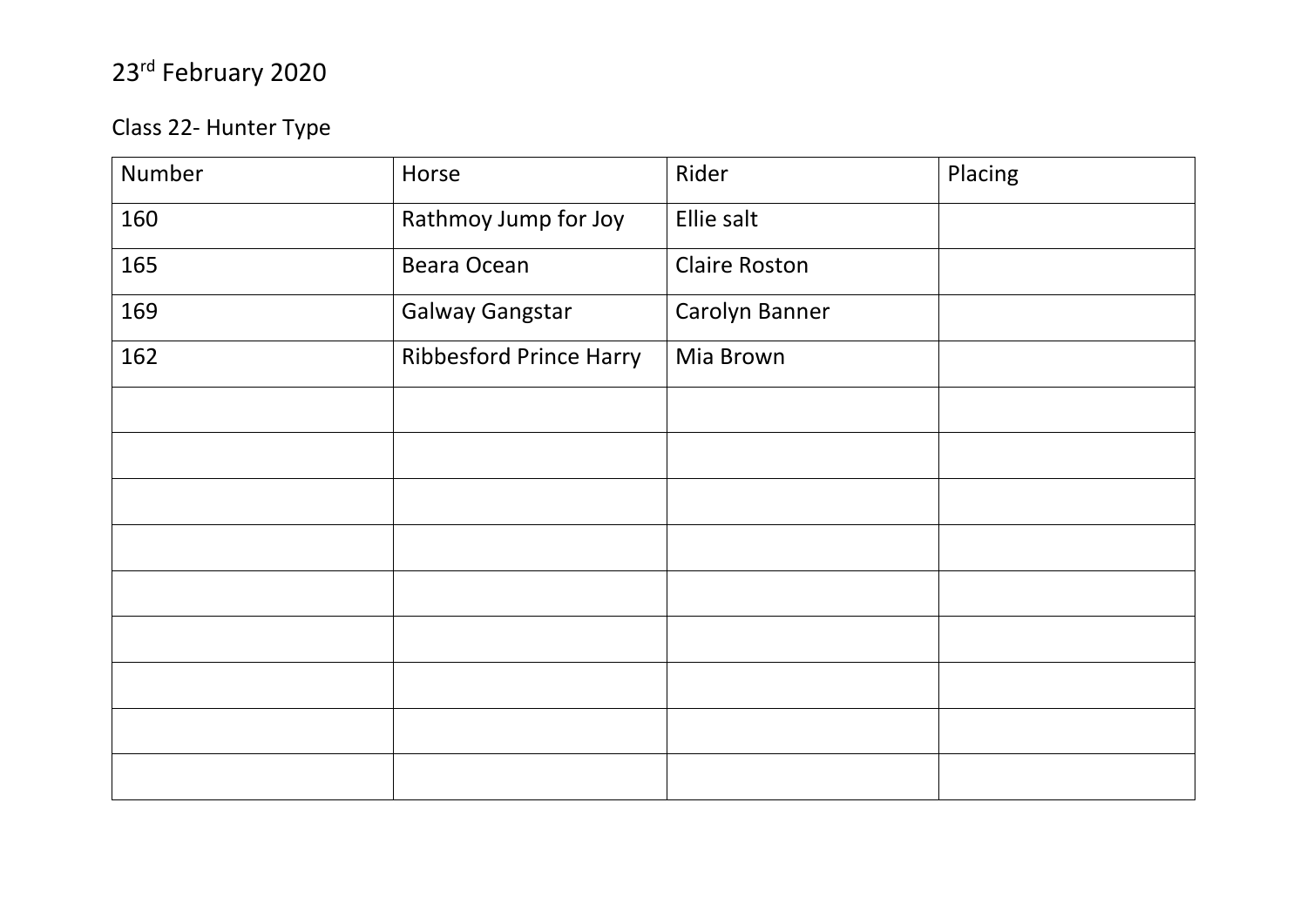#### Class 23- Ridding / Hack Type

| Number | Horse                     | Rider      | Placing      |
|--------|---------------------------|------------|--------------|
| 159    | <b>Ballybane Coppelia</b> | Daisy Such | $\mathbf{1}$ |
|        |                           |            |              |
|        |                           |            |              |
|        |                           |            |              |
|        |                           |            |              |
|        |                           |            |              |
|        |                           |            |              |
|        |                           |            |              |
|        |                           |            |              |
|        |                           |            |              |
|        |                           |            |              |
|        |                           |            |              |
|        |                           |            |              |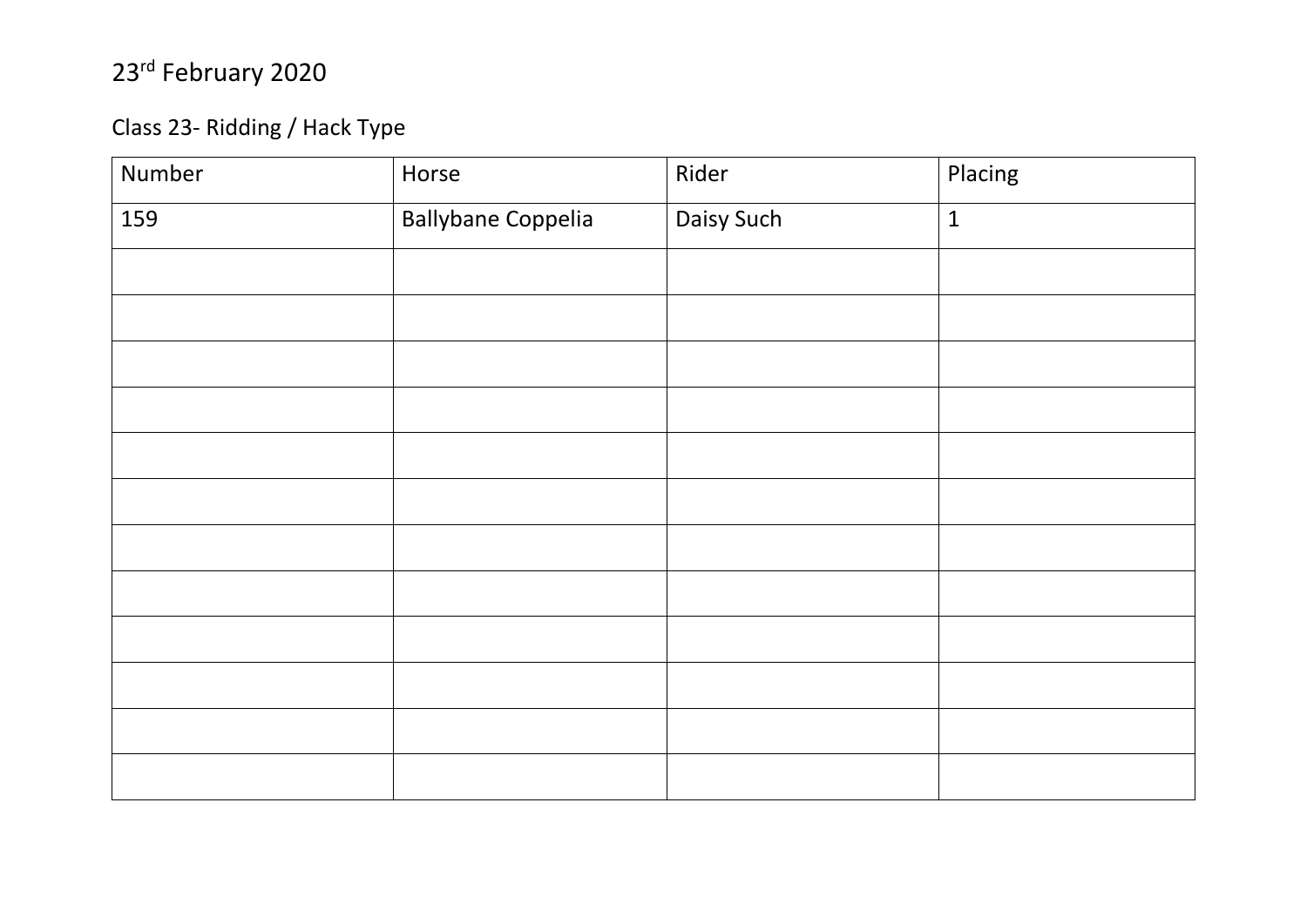#### Class 2 4 - Foreign Breeds

| Number | Horse | Rider | Paid |
|--------|-------|-------|------|
|        |       |       |      |
|        |       |       |      |
|        |       |       |      |
|        |       |       |      |
|        |       |       |      |
|        |       |       |      |
|        |       |       |      |
|        |       |       |      |
|        |       |       |      |
|        |       |       |      |
|        |       |       |      |
|        |       |       |      |
|        |       |       |      |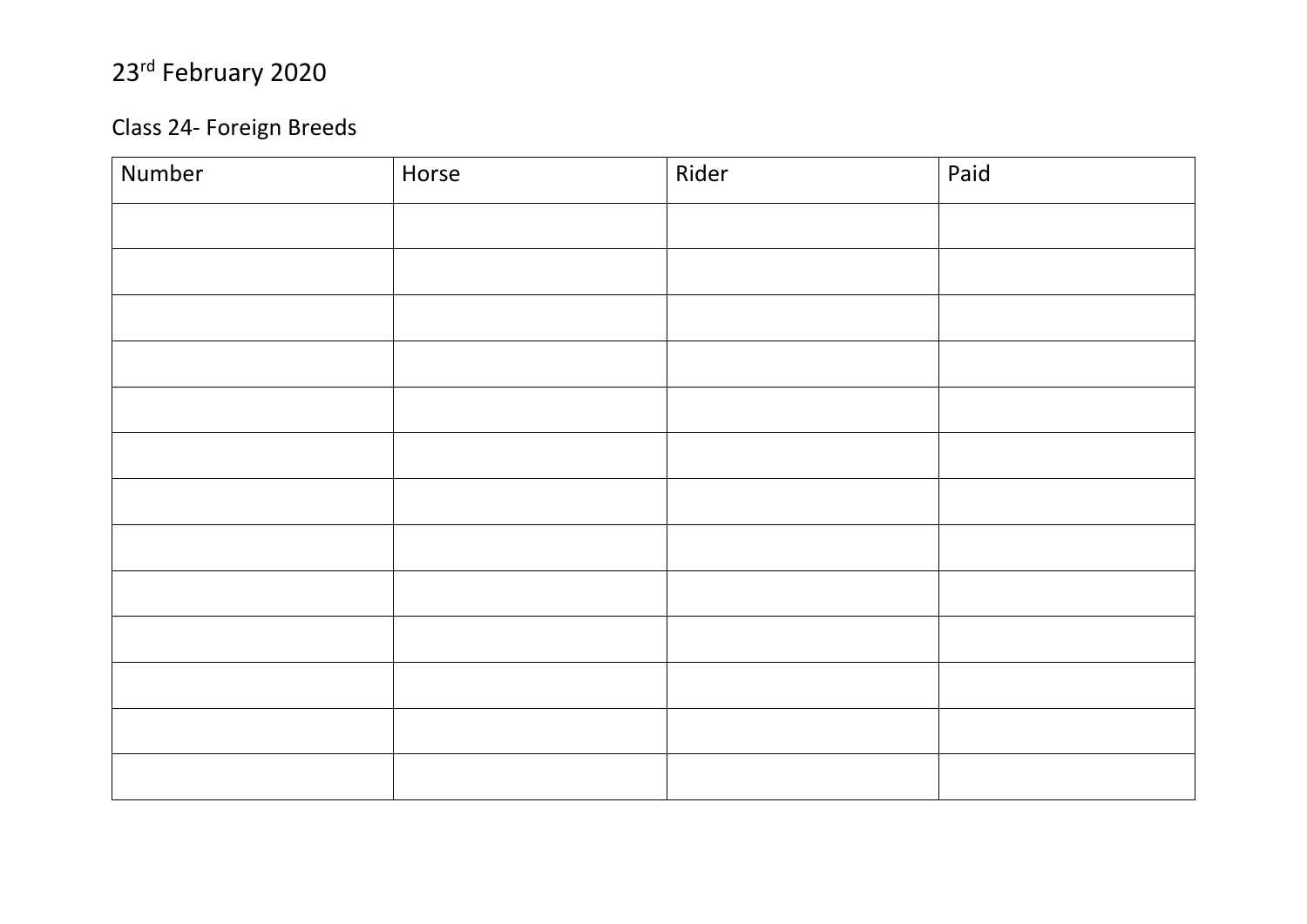#### Class 25- Mountain and Moorlands (exc Welsh)

| Number | Horse                  | Rider                | Placing        |
|--------|------------------------|----------------------|----------------|
| 156    | <b>Hazehill Prince</b> | <b>Rosie Swallow</b> | $\overline{2}$ |
| 168    | Suileen Emer           | Jade Pirry           | $\mathbf{1}$   |
|        |                        |                      |                |
|        |                        |                      |                |
|        |                        |                      |                |
|        |                        |                      |                |
|        |                        |                      |                |
|        |                        |                      |                |
|        |                        |                      |                |
|        |                        |                      |                |
|        |                        |                      |                |
|        |                        |                      |                |
|        |                        |                      |                |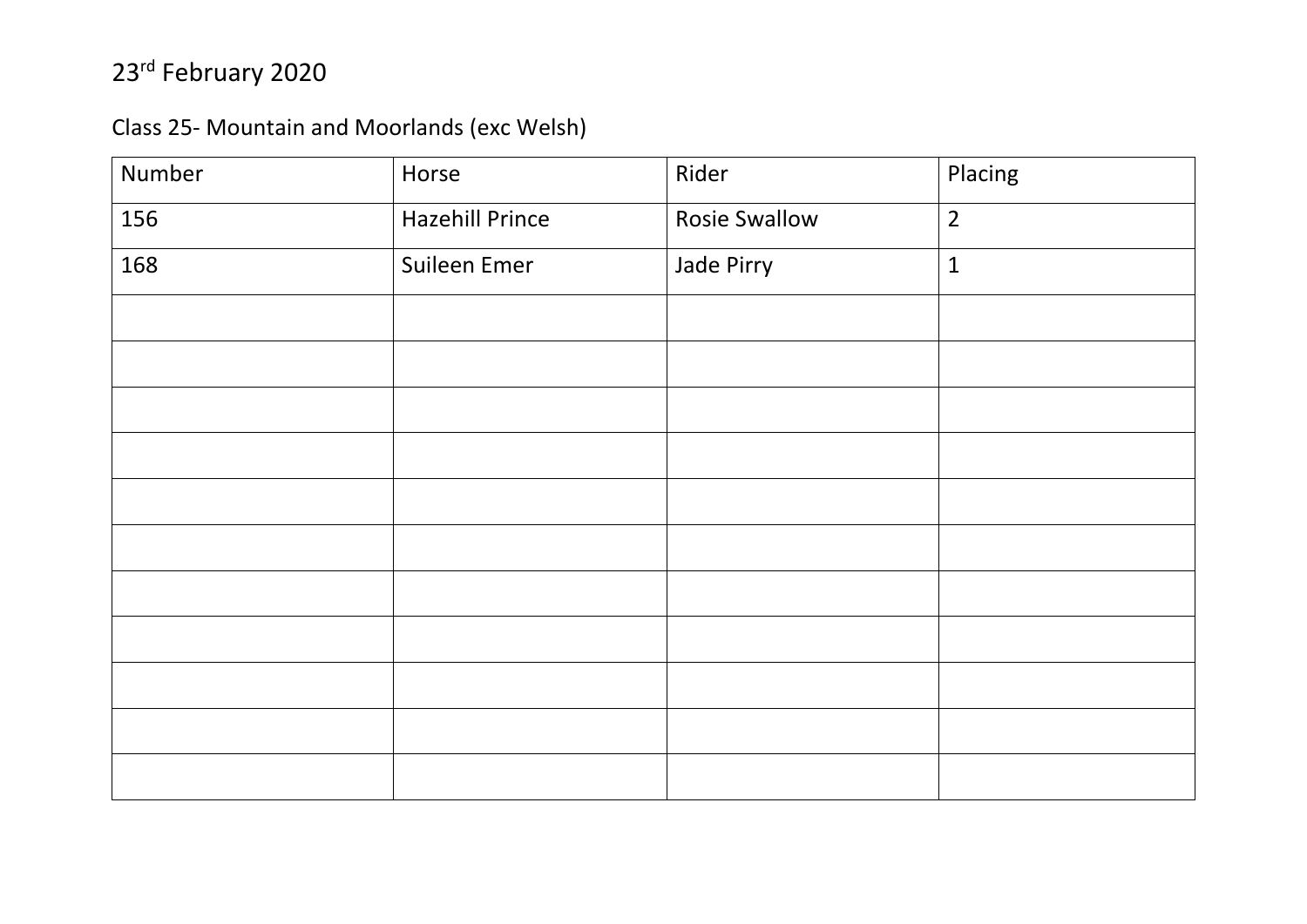Class 26 – Welsh A,B,C,D

| Number | Horse                   | Rider              | Placing        |
|--------|-------------------------|--------------------|----------------|
| 158    | <b>Trefriw Ambrose</b>  | Lily Such          | $\overline{2}$ |
| 164    | Thistledown Fidler      | Mia Brown          | <b>WD</b>      |
| 167    | Skellorn little Chancer | Jade Pirry         | $\mathbf{1}$   |
| 171    | Tyrllawn Flash Harry    | <b>Ruby Ambrey</b> | 3              |
| 166    | <b>Bella</b>            | <b>Toby Lawton</b> | $\overline{4}$ |
|        |                         |                    |                |
|        |                         |                    |                |
|        |                         |                    |                |
|        |                         |                    |                |
|        |                         |                    |                |
|        |                         |                    |                |
|        |                         |                    |                |
|        |                         |                    |                |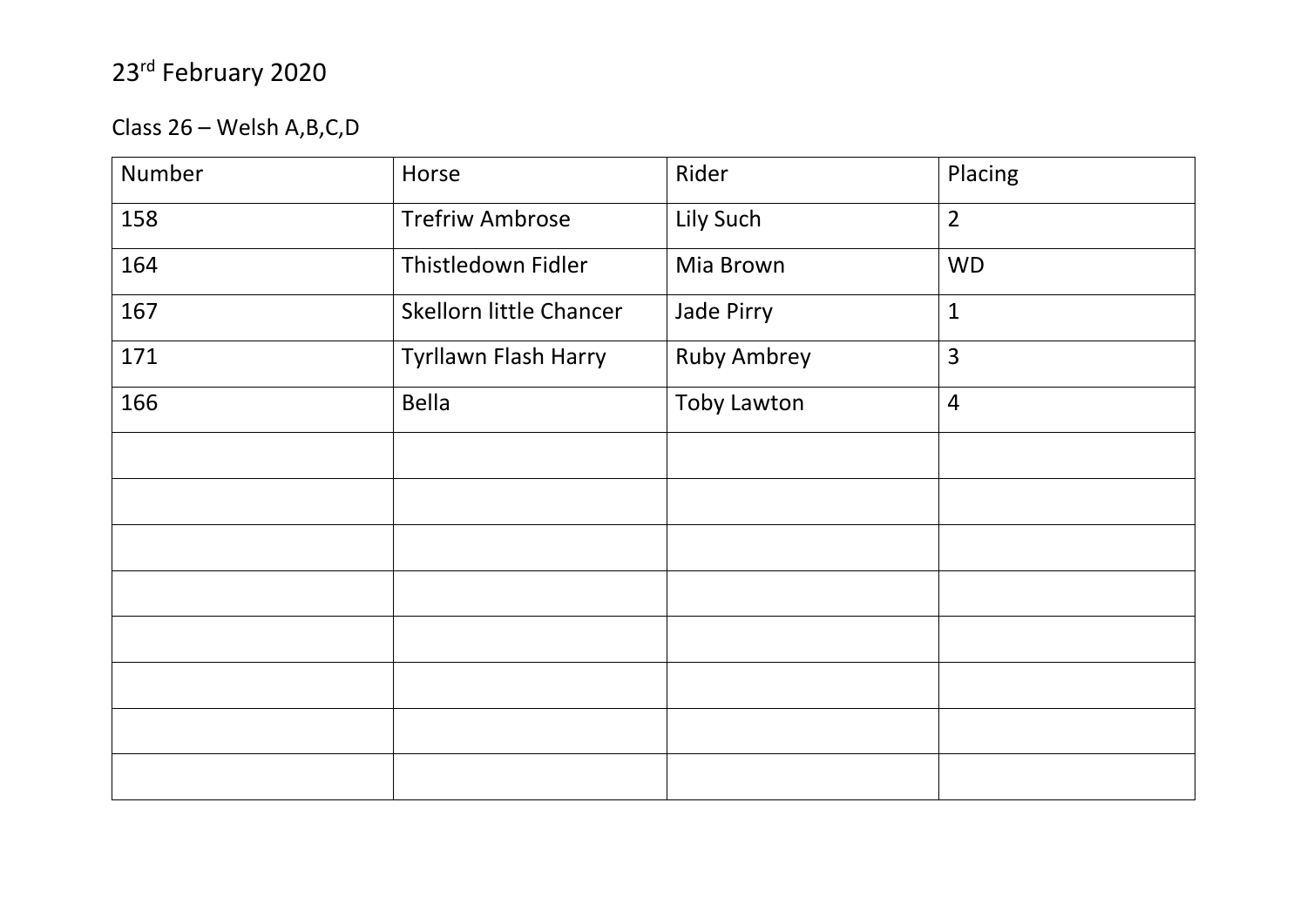#### Class 27- Heavy Horses & Cobs

| Number | Horse    | Rider          | Placing      |
|--------|----------|----------------|--------------|
| 148    | The Wolf | Mhairi Fordyce | $\mathbf{1}$ |
|        |          |                |              |
|        |          |                |              |
|        |          |                |              |
|        |          |                |              |
|        |          |                |              |
|        |          |                |              |
|        |          |                |              |
|        |          |                |              |
|        |          |                |              |
|        |          |                |              |
|        |          |                |              |
|        |          |                |              |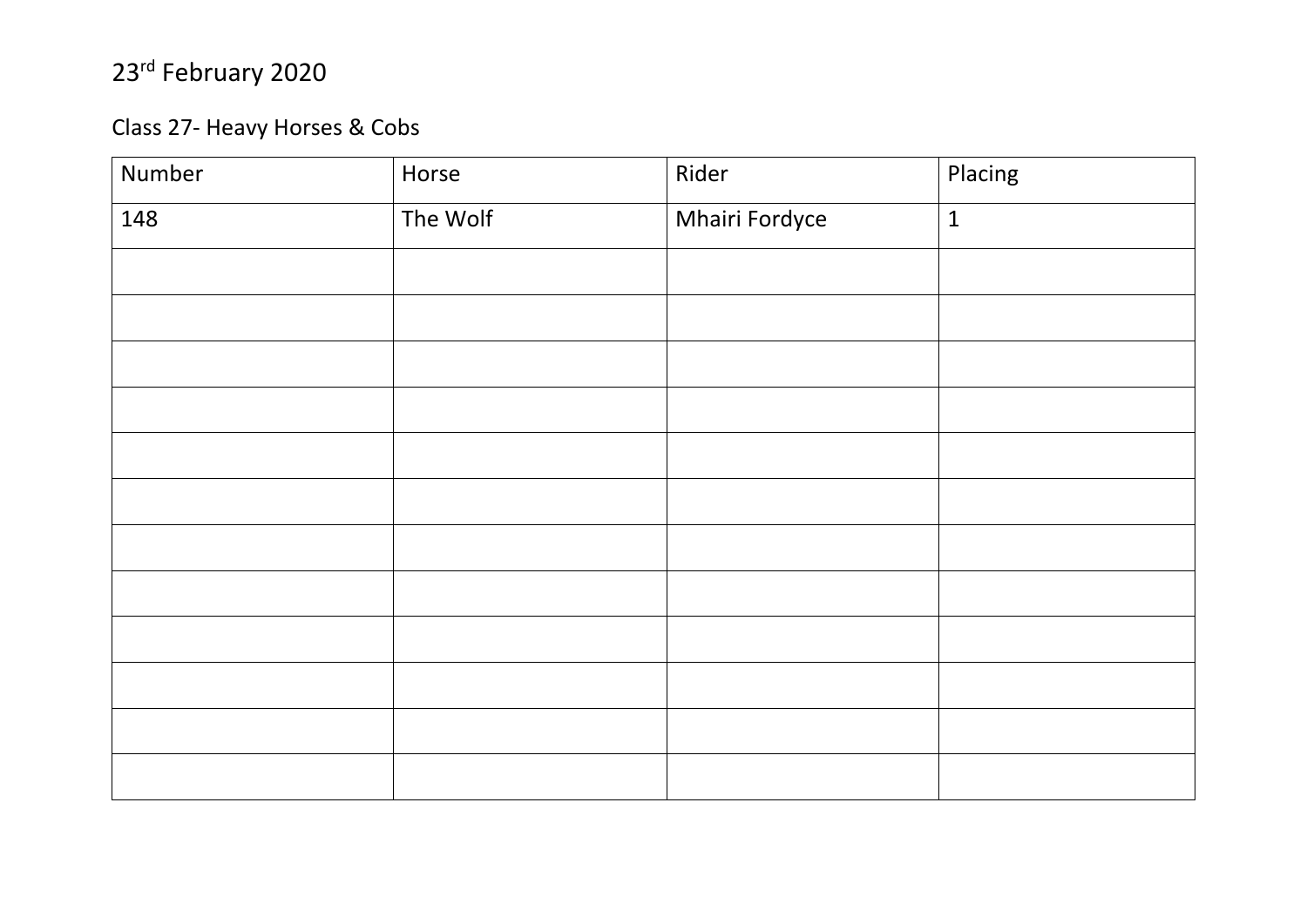#### Class 2 8 - Part Breeds

| Number | Horse | Rider | Paid |
|--------|-------|-------|------|
|        |       |       |      |
|        |       |       |      |
|        |       |       |      |
|        |       |       |      |
|        |       |       |      |
|        |       |       |      |
|        |       |       |      |
|        |       |       |      |
|        |       |       |      |
|        |       |       |      |
|        |       |       |      |
|        |       |       |      |
|        |       |       |      |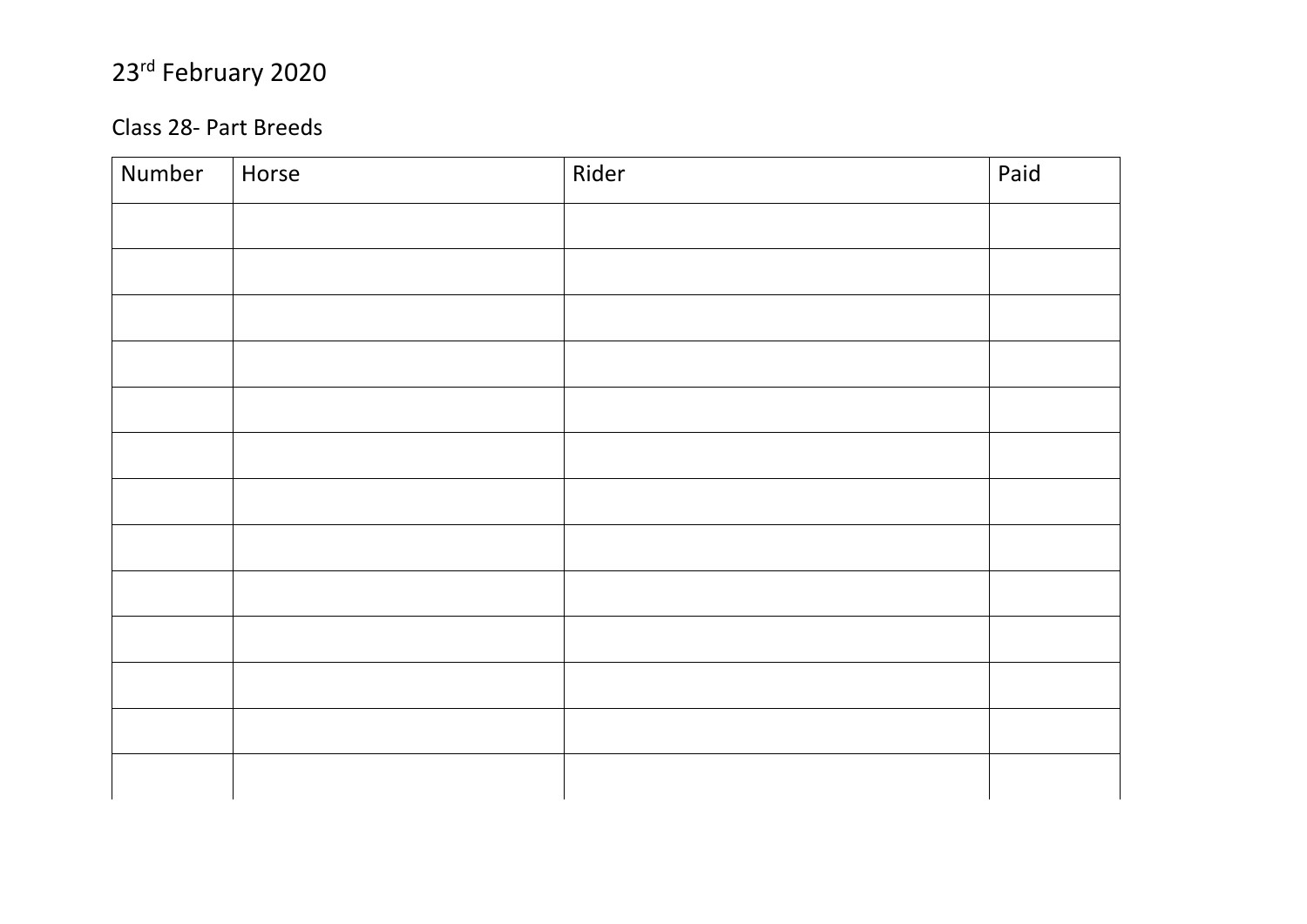| Class 29- |          |                 |                |
|-----------|----------|-----------------|----------------|
| Coloured/ |          |                 |                |
| Spotted/  |          |                 |                |
| Palomino  |          |                 |                |
| Number    | Horse    | Rider           | Placing        |
| 148       | The Wolf | Mhairi Fordyce  | $\mathbf{1}$   |
| 170       | Dublin   | Shannon Edwards | $\overline{2}$ |
|           |          |                 |                |
|           |          |                 |                |
|           |          |                 |                |
|           |          |                 |                |
|           |          |                 |                |
|           |          |                 |                |
|           |          |                 |                |
|           |          |                 |                |
|           |          |                 |                |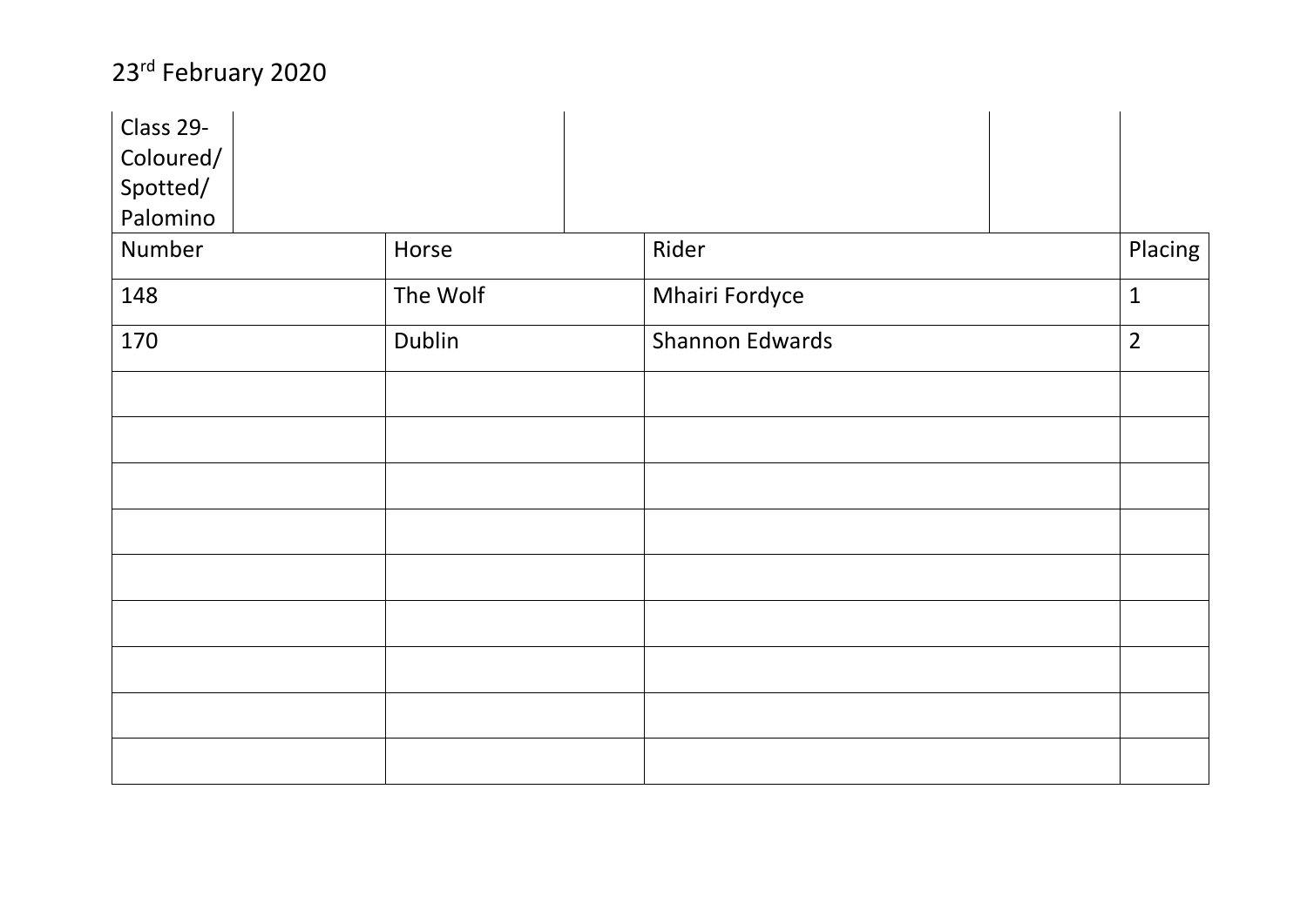#### Class 30 - Ex Race horse

| Number   Horse | Rider | Paid |
|----------------|-------|------|
|                |       |      |
|                |       |      |
|                |       |      |
|                |       |      |
|                |       |      |
|                |       |      |
|                |       |      |
|                |       |      |
|                |       |      |
|                |       |      |
|                |       |      |
|                |       |      |
|                |       |      |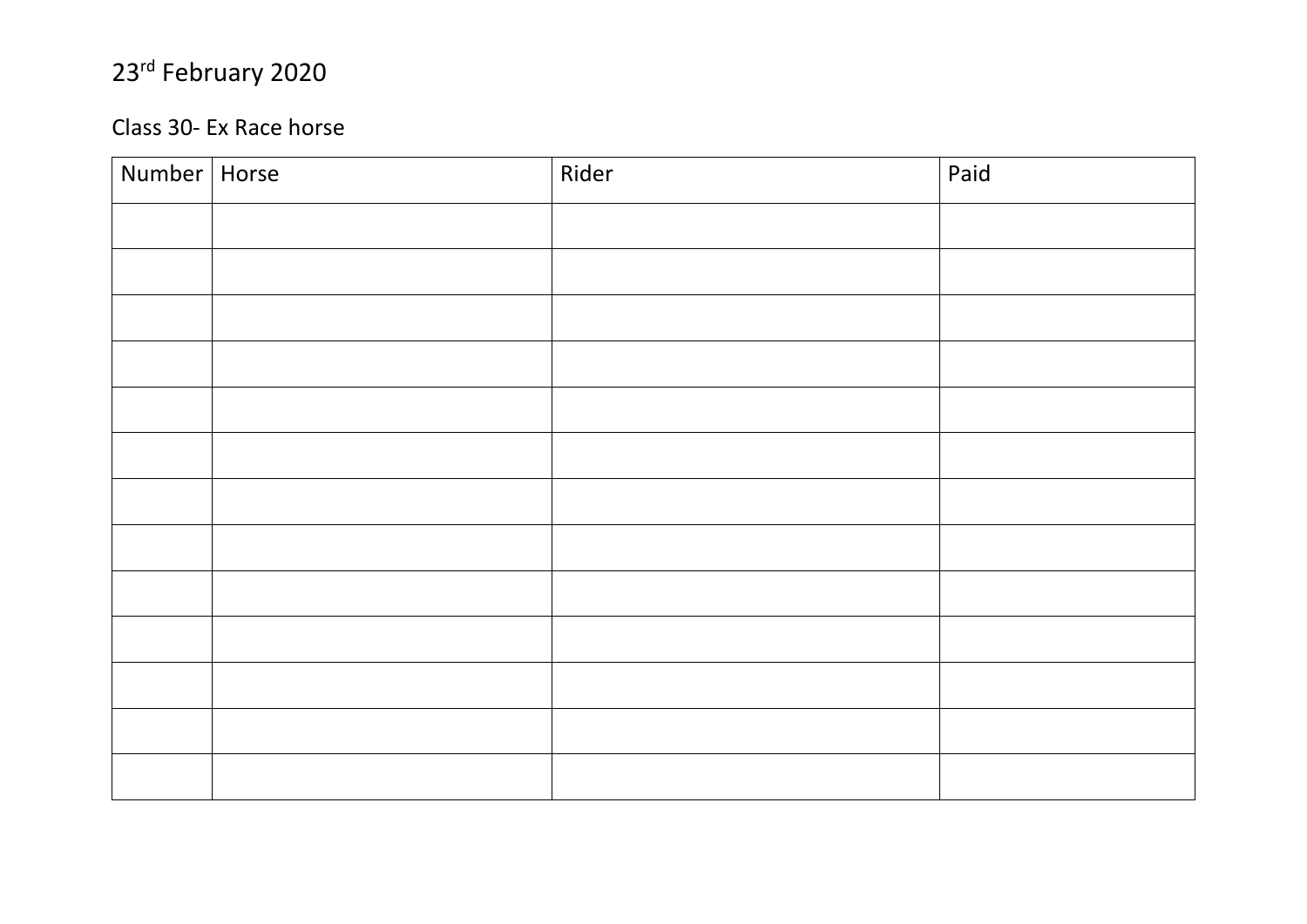#### Class 31- Veterans (15yrs & Over)

| Number | Horse                | Rider           | Placing        |
|--------|----------------------|-----------------|----------------|
| 160    | Rathmoy Jump for Joy | Ellie salt      | $\mathbf{1}$   |
| 170    | Dublin               | Shannon Edwards | $\overline{2}$ |
|        |                      |                 |                |
|        |                      |                 |                |
|        |                      |                 |                |
|        |                      |                 |                |
|        |                      |                 |                |
|        |                      |                 |                |
|        |                      |                 |                |
|        |                      |                 |                |
|        |                      |                 |                |
|        |                      |                 |                |
|        |                      |                 |                |